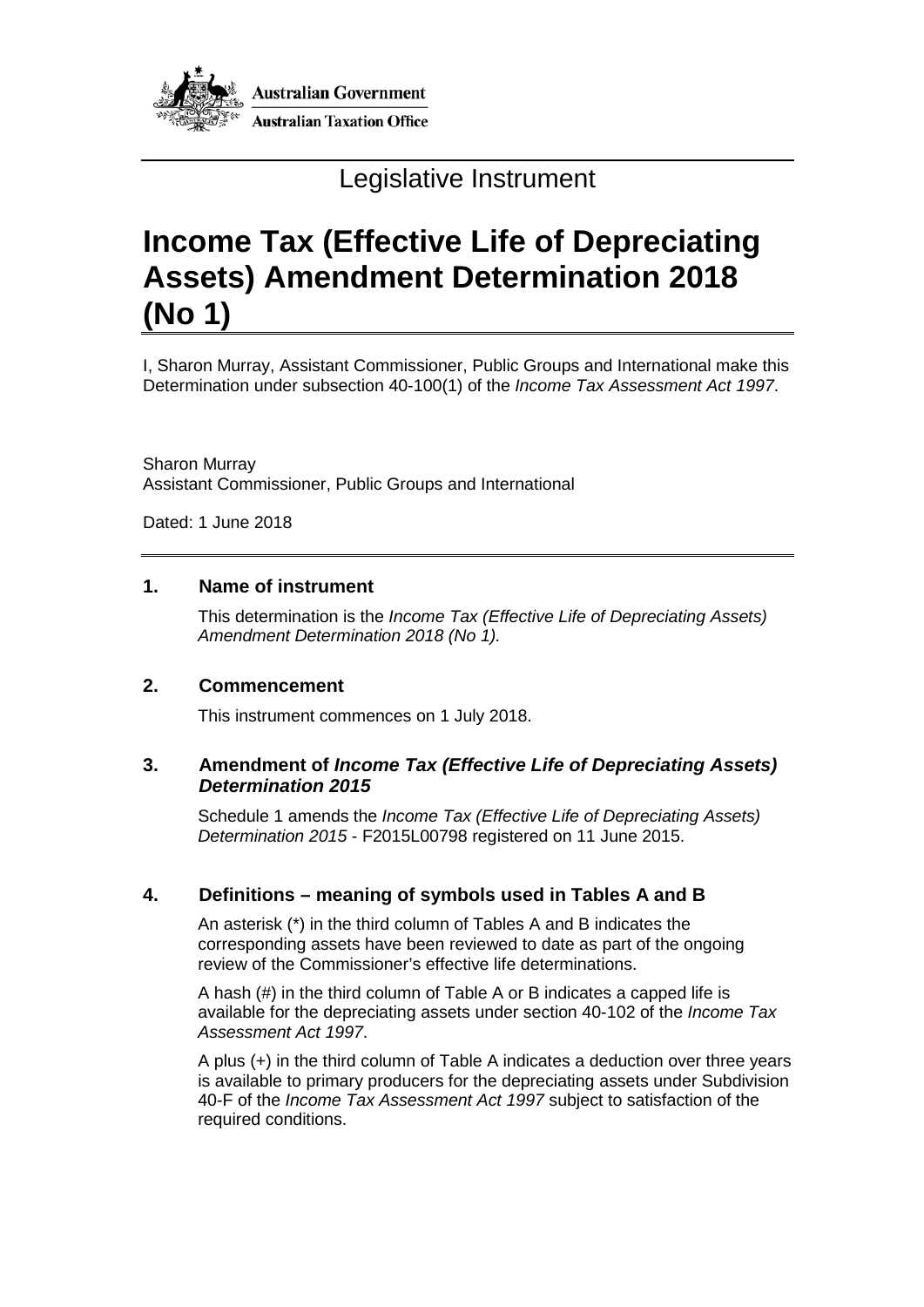# **Schedule 1 Amendments**

(section 3)

## **[1] Heading to Table A**

*Omit* **Table A as at 1 July 2017**

*Substitute* **Table A as at 1 July 2018**

## **[2] Table A, industry category** *MINING (06000 to 10900)***, sub***-***category** *Other mining support services (10900)*

*Omit*

| <b>Other mining support services</b><br>(10900)             |                     |                 |                                      |  |  |
|-------------------------------------------------------------|---------------------|-----------------|--------------------------------------|--|--|
| <b>ASSET</b>                                                | <b>LIFE (YEARS)</b> | <b>REVIEWED</b> | <b>DATE OF</b><br><b>APPLICATION</b> |  |  |
| Blasting assets:                                            |                     |                 |                                      |  |  |
| Augers                                                      | 10                  | $\star$         | 1 Jul 2017                           |  |  |
| Blast hole pumps                                            | $\overline{7}$      | $\star$         | 1 Jul 2017                           |  |  |
| Explosive boxes                                             | 5                   | $\star$         | 1 Jul 2017                           |  |  |
| Magazines                                                   | 10                  | $\star$         | 1 Jul 2017                           |  |  |
| Mobile processing units (MPU)                               |                     |                 |                                      |  |  |
| Surface                                                     |                     |                 |                                      |  |  |
| Motor vehicles – see Table B Motor vehicles<br>and trailers |                     |                 |                                      |  |  |
| <b>MPU</b>                                                  | 9                   | $\star$         | 1 Jul 2017                           |  |  |
| Underground MPU (incorporating motor vehicle<br>and MPU)    | 6                   | $\star$         | 1 Jul 2017                           |  |  |
| Remote control blasting units                               | 5                   | $\star$         | 1 Jul 2017                           |  |  |
| Stemming buckets                                            | 7                   | $\star$         | 1 Jul 2017                           |  |  |
| Dewatering pumps                                            | 12                  | $\star$         | 1 Jul 2017                           |  |  |
| Surface drill rigs (production)                             | 10                  | $\star$         | 1 Jul 2017                           |  |  |

| <b>Other mining support services</b><br>(10900)                                 |                     |                 |                                      |
|---------------------------------------------------------------------------------|---------------------|-----------------|--------------------------------------|
| <b>ASSET</b>                                                                    | <b>LIFE (YEARS)</b> | <b>REVIEWED</b> | <b>DATE OF</b><br><b>APPLICATION</b> |
| Gas and oil mining support services (excluding offshore<br>services):           |                     |                 |                                      |
| Cementing assets:                                                               |                     |                 |                                      |
| Batch mixing assets:                                                            |                     |                 |                                      |
| Batch mixing units (excluding batch mixing<br>units incorporated with trailers) | 8                   | $\star$         | 1 Jul 2018                           |
| Trailers (incorporating batch mixing unit and<br>trailer)                       | 10                  | $\star$         | 1 Jul 2018                           |
| Cement silos:                                                                   |                     |                 |                                      |
| <b>Fixed steel</b>                                                              | 30                  | $\star$         | 1 Jul 2018                           |
| Mobile                                                                          | 10                  | $\star$         | 1 Jul 2018                           |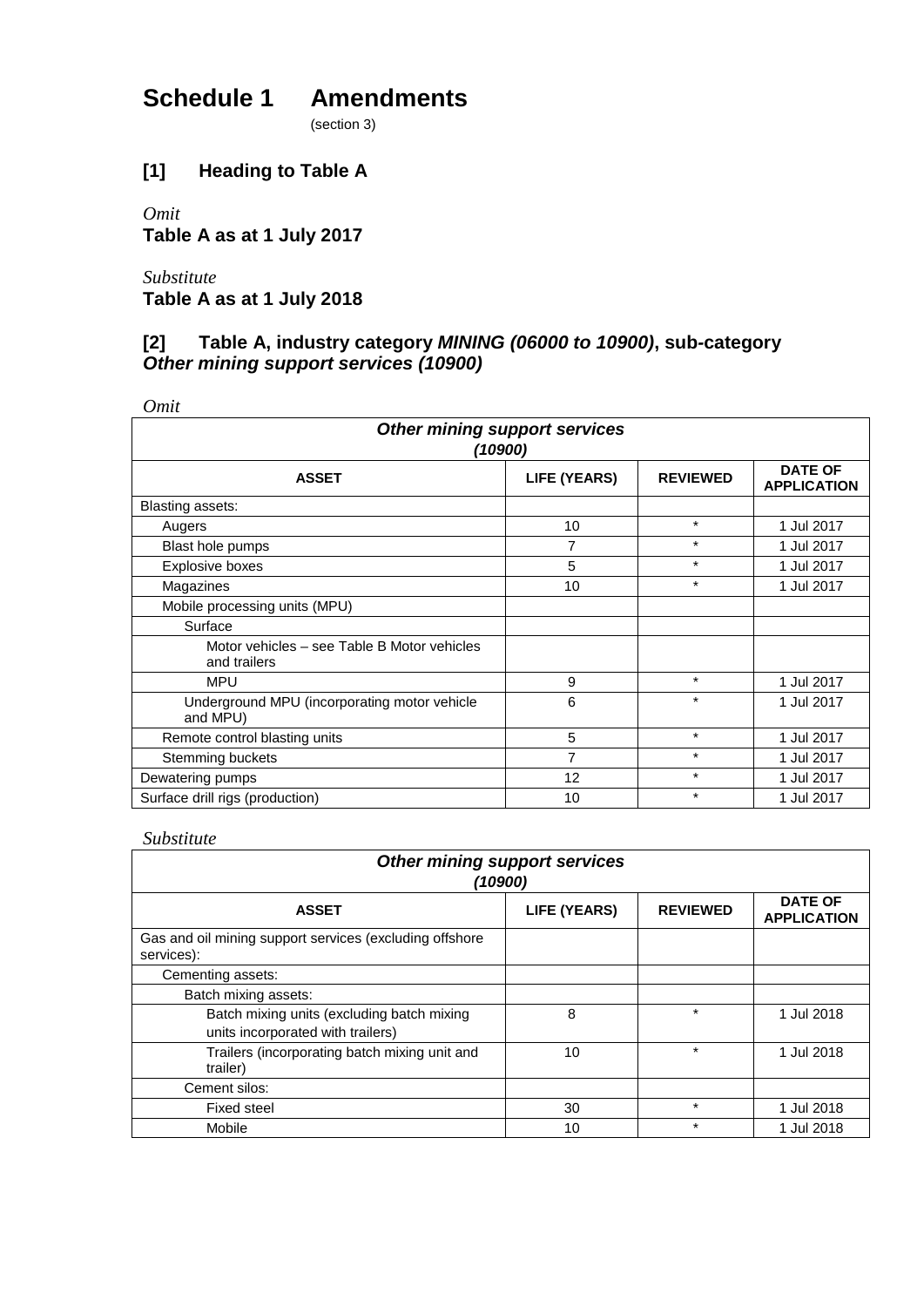| Other mining support services<br>(10900)                                                                                                                         |                     |                 |                                      |
|------------------------------------------------------------------------------------------------------------------------------------------------------------------|---------------------|-----------------|--------------------------------------|
| <b>ASSET</b>                                                                                                                                                     | <b>LIFE (YEARS)</b> | <b>REVIEWED</b> | <b>DATE OF</b><br><b>APPLICATION</b> |
| Cement tankers (incorporating tank and trailer) -<br>see Table B Motor vehicles and trailers, trailers<br>having a gross vehicle mass greater than 4.5<br>tonnes |                     |                 |                                      |
| Pumping units                                                                                                                                                    | 10                  | $\star$         | 1 Jul 2018                           |
| Drilling assets:                                                                                                                                                 |                     |                 |                                      |
| Bottom hole assemblies (including logging while<br>drilling tools, measuring while drilling tools,<br>motors and stabilisers)                                    | 5                   | $\star$         | 1 Jul 2018                           |
| Coil tubing assets:                                                                                                                                              |                     |                 |                                      |
| Pumping units                                                                                                                                                    | $\overline{7}$      | $\star$         | 1 Jul 2018                           |
| Reel and power units                                                                                                                                             | 10                  | $\star$         | 1 Jul 2018                           |
| Downhole fishing and remedial tools (including<br>casing swages, junk magnets and milling tools)                                                                 | 5                   | $\star$         | 1 Jul 2018                           |
| Drill rigs                                                                                                                                                       | 10                  | $\star$         | 1 Jul 2018                           |
| Drill strings                                                                                                                                                    | 5                   | $\star$         | 1 Jul 2018                           |
| Fluid assets (including centrifuges, pumps and<br>shear units)                                                                                                   | 10                  | $\star$         | 1 Jul 2018                           |
| Mobile fluid tanks                                                                                                                                               | 10                  | $\star$         | 1 Jul 2018                           |
| Well control equipment (including blow out<br>preventers and choke manifolds)                                                                                    | 5                   | $\star$         | 1 Jul 2018                           |
| Hydraulic fracturing assets:                                                                                                                                     |                     |                 |                                      |
| <b>Blenders</b>                                                                                                                                                  | 8                   | $\star$         | 1 Jul 2018                           |
| Frac tanks                                                                                                                                                       | 10                  | $\star$         | 1 Jul 2018                           |
| Pumps                                                                                                                                                            | 8                   | $\star$         | 1 Jul 2018                           |
| Mineral mining support services:                                                                                                                                 |                     |                 |                                      |
| Blasting assets:                                                                                                                                                 |                     |                 |                                      |
| Augers                                                                                                                                                           | 10                  | $\star$         | 1 Jul 2017                           |
| Blast hole pumps                                                                                                                                                 | $\overline{7}$      | $\star$         | 1 Jul 2017                           |
| Explosive boxes                                                                                                                                                  | 5                   | $\star$         | 1 Jul 2017                           |
| Magazines                                                                                                                                                        | 10                  | $\star$         | 1 Jul 2017                           |
| Mobile processing units (MPUs):                                                                                                                                  |                     |                 |                                      |
| Surface                                                                                                                                                          |                     |                 |                                      |
| Motor vehicles - see Table B Motor<br>vehicles and trailers                                                                                                      |                     |                 |                                      |
| <b>MPUs</b>                                                                                                                                                      | 9                   | $\star$         | 1 Jul 2017                           |
| Underground MPUs (incorporating motor<br>vehicle and MPU)                                                                                                        | $\,6\,$             | $\star$         | 1 Jul 2017                           |
| Remote control blasting units                                                                                                                                    | $\overline{5}$      | $\star$         | 1 Jul 2017                           |
| Stemming buckets                                                                                                                                                 | $\overline{7}$      | $\star$         | 1 Jul 2017                           |
| Dewatering pumps                                                                                                                                                 | 12                  | $\star$         | 1 Jul 2017                           |
| Surface drill rigs (production)                                                                                                                                  | 10                  | $^\star$        | 1 Jul 2017                           |

## **[3] Table A, industry category** *MANUFACTURING (11110 to 25990)***, sub***-***category** *Dairy product manufacturing (11310 to 11330)*

| Air compression assets - see Table B Air | Aftert             |  |  |
|------------------------------------------|--------------------|--|--|
|                                          | compression assets |  |  |

#### *Insert*

| ____<br>. | aas<br>detectors<br>nonia<br>mr<br><b>ALL</b> | . . |  | 201<br>JU' |
|-----------|-----------------------------------------------|-----|--|------------|
|-----------|-----------------------------------------------|-----|--|------------|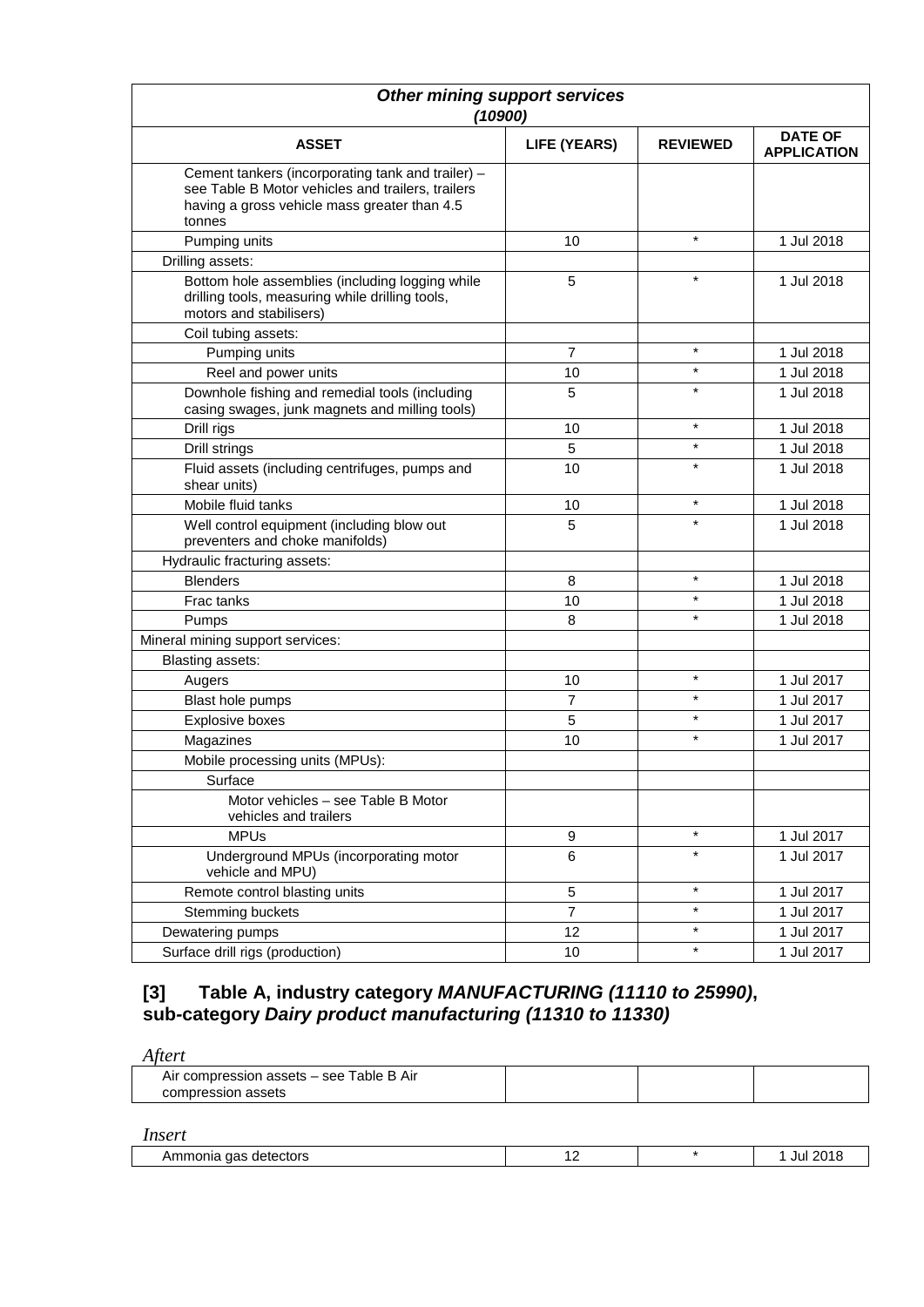## **[4] Table A, industry category** *MANUFACTURING (11110 to 25990)***, sub***-***category** *Dairy product manufacturing (11310 to 11330)*

| Omit                             |    |            |
|----------------------------------|----|------------|
| Automated guided vehicles        | 12 | 1 Jul 2017 |
|                                  |    |            |
| Substitute                       |    |            |
| Automated guided vehicles (AGVs) | 12 | 1 Jul 2017 |

### **[5] Table A, industry category** *MANUFACTURING (11110 to 25990)***, sub***-***category** *Dairy product manufacturing (11310 to 11330)*

| Omit               |           |                |
|--------------------|-----------|----------------|
| <b>Bin tippers</b> | AC<br>ں ا | <b>Jul 201</b> |
|                    |           |                |

*Substitute* 

| .                                  |   |  |
|------------------------------------|---|--|
| tippers<br><b>B</b> in and<br>drum | ⊶ |  |
|                                    |   |  |

## **[6] Table A, industry category** *MANUFACTURING (11110 to 25990)***, sub***-***category** *Dairy product manufacturing (11310 to 11330)*

*Omit*

| ---------                                                                                             |  |  |
|-------------------------------------------------------------------------------------------------------|--|--|
| Laboratory equipment – see Table B Laboratory<br>assets used in quality control, sample checking etc. |  |  |
|                                                                                                       |  |  |

*Substitute* 

| Laboratory equipment:                                                                                                  |    |            |
|------------------------------------------------------------------------------------------------------------------------|----|------------|
| Generally (excluding penetrometers) – see<br>Table B Laboratory assets used in quality<br>control, sample checking etc |    |            |
| Penetrometers                                                                                                          | 13 | 1 Jul 2018 |

## **[7] Table A, industry category** *MANUFACTURING (11110 to 25990)***, sub***-***category** *Dairy product manufacturing (11310 to 11330)*

*Omit*

| Assets used in common for product manufacturing and |  |  |
|-----------------------------------------------------|--|--|
| processing                                          |  |  |

*Substitute* 

| Assets commonly used for product manufacturing and |  |  |
|----------------------------------------------------|--|--|
| processin <sup>~</sup>                             |  |  |

## **[8] Table A, industry category** *MANUFACTURING (11110 to 25990)***, sub***-***category** *Dairy product manufacturing (11310 to 11330)*

*Omit*

| Assets for butter and ice cream manufacturing:                                        |    |          |
|---------------------------------------------------------------------------------------|----|----------|
| Churns (includes continuous buttermakers, butter<br>reworkers and ice cream freezers) | 15 | Jan 2001 |

| acturing.<br>.<br>.1177<br>TOL<br>ுட<br>nuπer<br>manulatil<br>133513 |  |  |
|----------------------------------------------------------------------|--|--|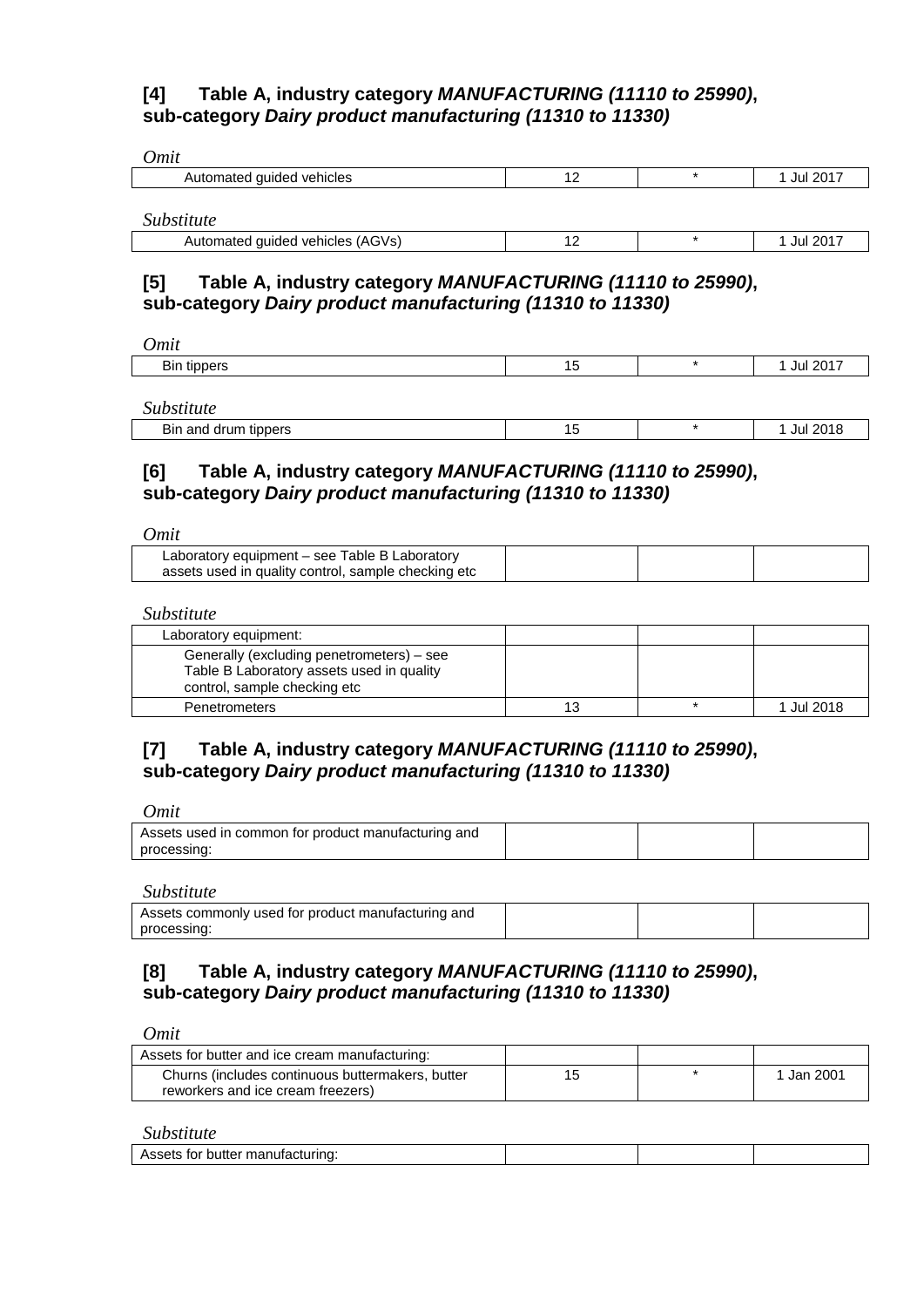| Butter churns (including continuous buttermakers and<br>butter reworkers) | 20 | 1 Jul 2018 |
|---------------------------------------------------------------------------|----|------------|
| <b>Butter melters</b>                                                     | 25 | 1 Jul 2018 |
| Crystallisers                                                             | 20 | 1 Jul 2018 |
| In-line titrators                                                         | 10 | 1 Jul 2018 |
| Salt crushers                                                             | 20 | 1 Jul 2018 |

## **[9] Table A, industry category** *MANUFACTURING (11110 to 25990)***, sub***-***category** *Dairy product manufacturing (11310 to 11330)*

| ~…<br>. . | . . |  |  |
|-----------|-----|--|--|
|           |     |  |  |

| Insert                                                                                                             |    |         |            |
|--------------------------------------------------------------------------------------------------------------------|----|---------|------------|
| Assets for ice cream manufacturing:                                                                                |    |         |            |
| Blenders and mixers:                                                                                               |    |         |            |
| Bench mounted planetary mixers                                                                                     | 15 | $\star$ | 1 Jul 2018 |
| Hand-held stick blenders                                                                                           | 5  | $\star$ | 1 Jul 2018 |
| Enrobers (including dippers)                                                                                       | 15 | $\star$ | 1 Jul 2018 |
| Extruders and extrusion line stick inserters                                                                       | 15 | $\star$ | 1 Jul 2018 |
| Freezing assets:                                                                                                   |    |         |            |
| Blast freezers and freezer tunnels/hardening<br>tunnels (excluding cabinet style self-contained<br>blast freezers) | 15 | $\star$ | 1 Jul 2018 |
| Cabinet style self-contained blast freezers                                                                        | 10 | $\star$ | 1 Jul 2018 |
| Ice cream churners/freezers                                                                                        | 15 | $\star$ | 1 Jul 2018 |
| Moulding machines, moulds and moulding line stick<br>inserters                                                     | 15 | $\star$ | 1 Jul 2018 |
| Ovens                                                                                                              | 15 | $\star$ | 1 Jul 2018 |
| Portable batch pasteurisers                                                                                        | 12 | $\star$ | 1 Jul 2018 |
| Slush machines                                                                                                     | 10 | $\star$ | 1 Jul 2018 |

## **[10] Table A, industry category** *MANUFACTURING (11110 to 25990)***, sub***-***category** *Dairy product manufacturing (11310 to 11330)*

| <b><i><u>Imit</u></i></b> |           |          |
|---------------------------|-----------|----------|
| Bottle unscramblers       | . .<br>טו | Jul 2016 |
|                           |           |          |

*Substitute* 

| ~~~~~~~~~~                        |  |              |
|-----------------------------------|--|--------------|
| Bottle<br>unscramblers<br>and lid |  | 2018<br>JUL. |

## **[11] Table A, industry category** *MANUFACTURING (11110 to 25990)***, sub***-***category** *Dairy product manufacturing (11310 to 11330)*

| tt o r<br>$\overline{ }$<br> |          |      |
|------------------------------|----------|------|
| потег<br>י<br>-<br>___       | <u>ل</u> | lu I |
|                              |          |      |

*Insert*

| nachines<br>Butter<br>ппс<br>$\sim$<br>. <del>.</del> . | $\Omega$<br>∼<br>___ | ົດດີ<br>Jul<br>____ |
|---------------------------------------------------------|----------------------|---------------------|

**[12] Table A, industry category** *MANUFACTURING (11110 to 25990)***, sub***-***category** *Dairy product manufacturing (11310 to 11330)*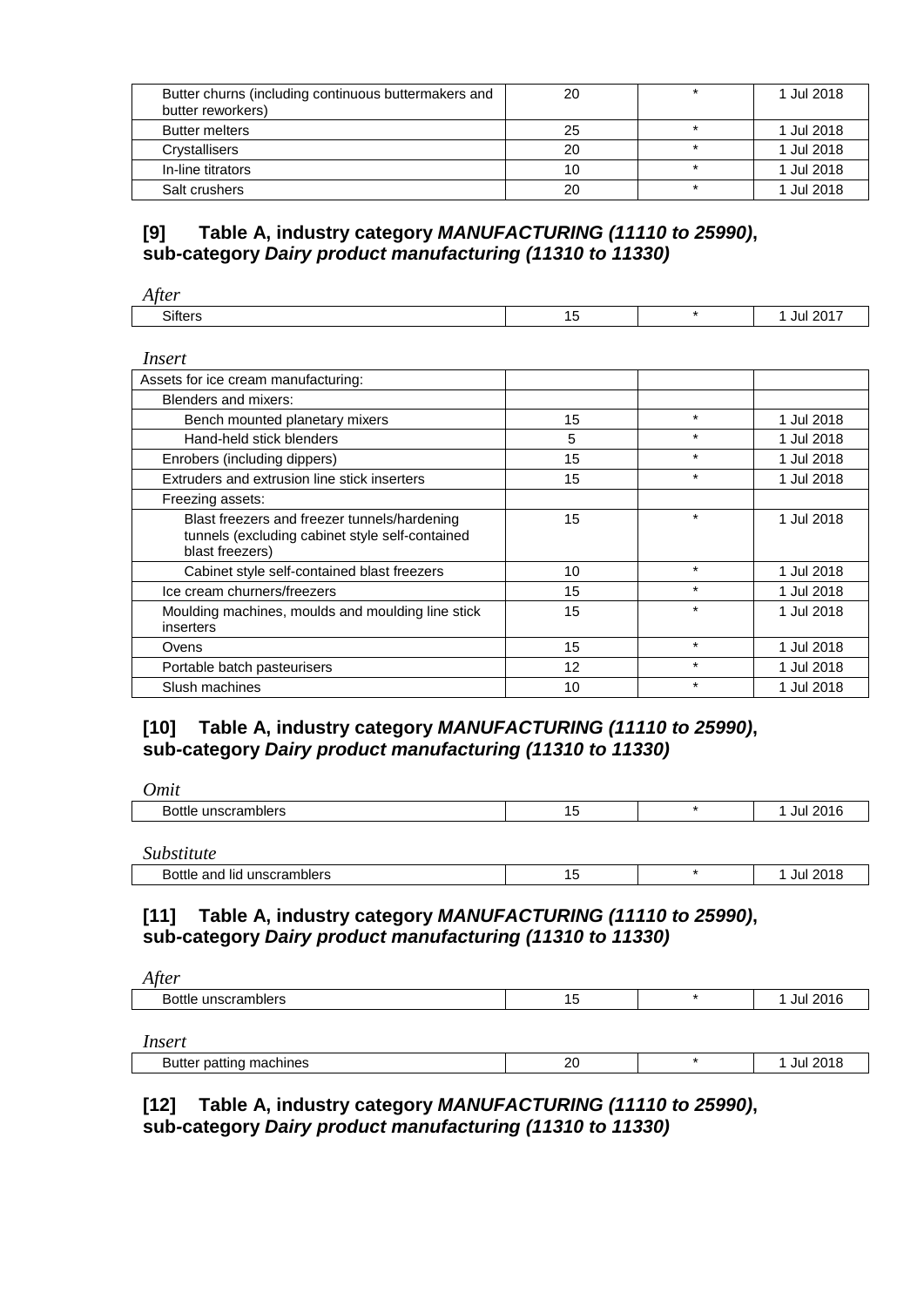| )mit                                                                                                      |    |            |
|-----------------------------------------------------------------------------------------------------------|----|------------|
| Cartoning assets (including carton and case<br>erecting, packing and closing machines, carton<br>sealers) | 15 | 1 Jul 2016 |

| Substitute                                                                                                                   |    |            |
|------------------------------------------------------------------------------------------------------------------------------|----|------------|
| Cartoning assets (including carton and case erecting,<br>packing and closing machines, and carton and box<br>sealers/tapers) | 15 | 1 Jul 2018 |

## **[13] Table A, industry category** *MANUFACTURING (11110 to 25990)***, sub***-***category** *Dairy product manufacturing (11310 to 11330)*

| Omit |  |
|------|--|
|      |  |

| machines<br>ıllını<br>cappino<br>JUL.<br>anc<br>ייי<br>аш<br>יי<br>. .<br>$\sim$<br>. . | $- \cdots$ |  |  | ⊸∩מ |
|-----------------------------------------------------------------------------------------|------------|--|--|-----|
|-----------------------------------------------------------------------------------------|------------|--|--|-----|

*Substitute* 

| Filling and sealing/capping machines (including      | 15 | $\star$ | 1 Jul 2018 |
|------------------------------------------------------|----|---------|------------|
| various types used in the industry such as bag, bin, |    |         |            |
| bottle, bulk, can, carton, pouch and tub filling and |    |         |            |
| sealing/capping machines; form fill and seal         |    |         |            |
| machines; preformed cup filling and sealing          |    |         |            |
| machines; seamers and clinchers)                     |    |         |            |

## **[14] Table A, industry category** *MANUFACTURING (11110 to 25990)***, sub***-***category** *Dairy product manufacturing (11310 to 11330)*

*Before*

| printers<br>∵and<br>, laser<br>Inkiet<br>aper : |  |  |
|-------------------------------------------------|--|--|
|                                                 |  |  |

*Insert*

| Flow wrappers (including continuous heat seal |  | Jul 2018 |  |
|-----------------------------------------------|--|----------|--|
| wrappers)                                     |  |          |  |

## **[15] Table A, industry category** *MANUFACTURING (11110 to 25990)***, sub***-***category** *Fruit and vegetable processing (11400)*

*Omit*

| ruit<br>plant<br>. and<br>vegetable<br>⊥canninα∹ | ົາເ<br>$-$ | 200<br>Jar |
|--------------------------------------------------|------------|------------|
|                                                  |            |            |

| Dried fruit (other than sun-dried) manufacturing assets:                                                                   |    |         |            |
|----------------------------------------------------------------------------------------------------------------------------|----|---------|------------|
| Packaging assets:                                                                                                          |    |         |            |
| Box sealers (including taping machines)                                                                                    | 10 | $\star$ | 1 Jul 2018 |
| Carton erecting, packing and closing machines<br>(including cartoners)                                                     | 15 | $\star$ | 1 Jul 2018 |
| Form fill and seal machines - see Table B<br>Packaging machines                                                            |    |         |            |
| Labellers – see Table B Packaging machines                                                                                 |    |         |            |
| Multihead weighers - see Table B Packaging<br>machines                                                                     |    |         |            |
| Palletisers – see Table B Packaging machines                                                                               |    |         |            |
| Wrapping machines (including pallet wrappers,<br>shrink wrappers and stretch wrappers) – see<br>Table B Packaging machines |    |         |            |
| Processing assets:                                                                                                         |    |         |            |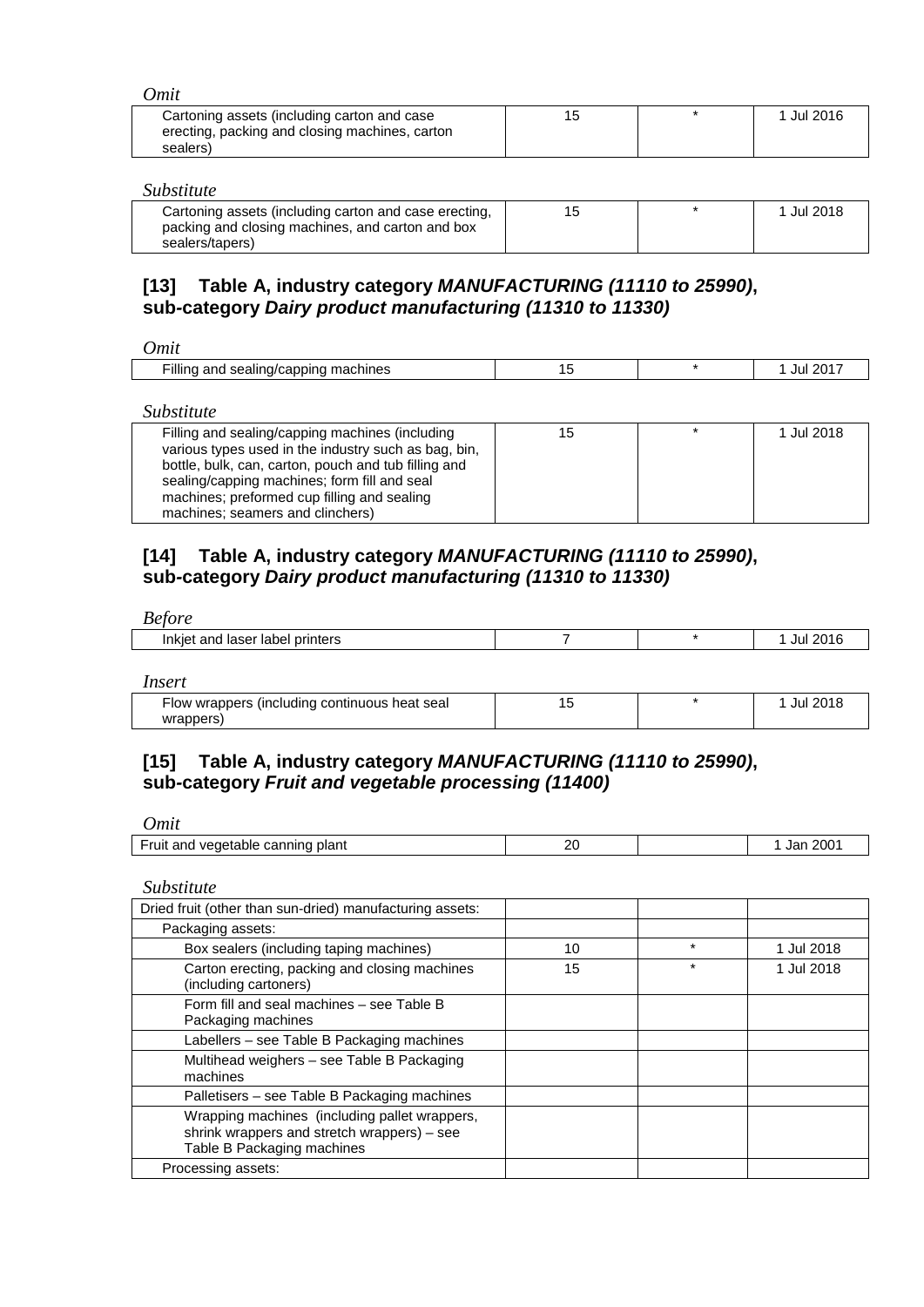| 20 | $\star$ | 1 Jul 2018 |
|----|---------|------------|
| 15 | $\star$ | 1 Jul 2018 |
| 15 | $\star$ | 1 Jul 2018 |
| 15 | $\star$ | 1 Jul 2018 |
| 20 | $\star$ | 1 Jul 2018 |
| 15 | $\star$ | 1 Jul 2018 |
| 15 | $\star$ | 1 Jul 2018 |
| 15 | $\star$ | 1 Jul 2018 |
| 15 | $\star$ | 1 Jul 2018 |
| 15 | $\star$ | 1 Jul 2018 |
| 15 | $\star$ | 1 Jul 2018 |
|    |         |            |
| 10 | $\star$ | 1 Jul 2018 |
| 15 | $\star$ | 1 Jul 2018 |
| 15 | $\star$ | 1 Jul 2018 |
|    |         |            |
| 10 | $\star$ | 1 Jul 2018 |
|    |         |            |
| 15 | $\star$ | 1 Jul 2018 |
|    |         |            |
|    |         |            |
| 20 | $\star$ | 1 Jul 2018 |
|    |         |            |

## **[16] Table A, industry category** *MANUFACTURING (11110 to 25990)***, sub***-***category** *Fruit and vegetable processing (11400)*

| Omit                                                                                                                       |    |         |            |
|----------------------------------------------------------------------------------------------------------------------------|----|---------|------------|
| Jam-making plant                                                                                                           | 20 |         | 1 Jan 2001 |
| <i>Substitute</i>                                                                                                          |    |         |            |
| Jam, pickles and sauces manufacturing assets:                                                                              |    |         |            |
| Filling and sealing assets:                                                                                                |    |         |            |
| Bottle rinsing machines                                                                                                    | 10 | $\star$ | 1 Jul 2018 |
| Capping machines                                                                                                           | 15 | $\star$ | 1 Jul 2018 |
| Denesters                                                                                                                  | 10 | $\star$ | 1 Jul 2018 |
| Filling machines (including aseptic, bucket and<br>portion control)                                                        | 15 | $\star$ | 1 Jul 2018 |
| Jar de-palletisers                                                                                                         | 15 | $\star$ | 1 Jul 2018 |
| Lid descramblers, cap sorters and hoppers                                                                                  | 15 | $\star$ | 1 Jul 2018 |
| Packaging assets:                                                                                                          |    |         |            |
| Carton erecting, packing and closing machines<br>(including cartoners)                                                     | 12 | $\star$ | 1 Jul 2018 |
| Labellers - see Table B Packaging machines                                                                                 |    |         |            |
| Palletisers                                                                                                                | 10 | $\star$ | 1 Jul 2018 |
| Wrapping machines (including pallet wrappers,<br>shrink wrappers and stretch wrappers) - see<br>Table B Packaging machines |    |         |            |
| Processing assets:                                                                                                         |    |         |            |
| Brush finishers and pulper finishers                                                                                       | 15 | $\star$ | 1 Jul 2018 |
| Cookers                                                                                                                    | 10 | $\star$ | 1 Jul 2018 |
| Cooling tunnels (including water cooling tunnels)                                                                          | 15 | $\star$ | 1 Jul 2018 |
| Micro filters                                                                                                              | 20 | $\star$ | 1 Jul 2018 |
| Pasteurisers                                                                                                               | 15 | $\star$ | 1 Jul 2018 |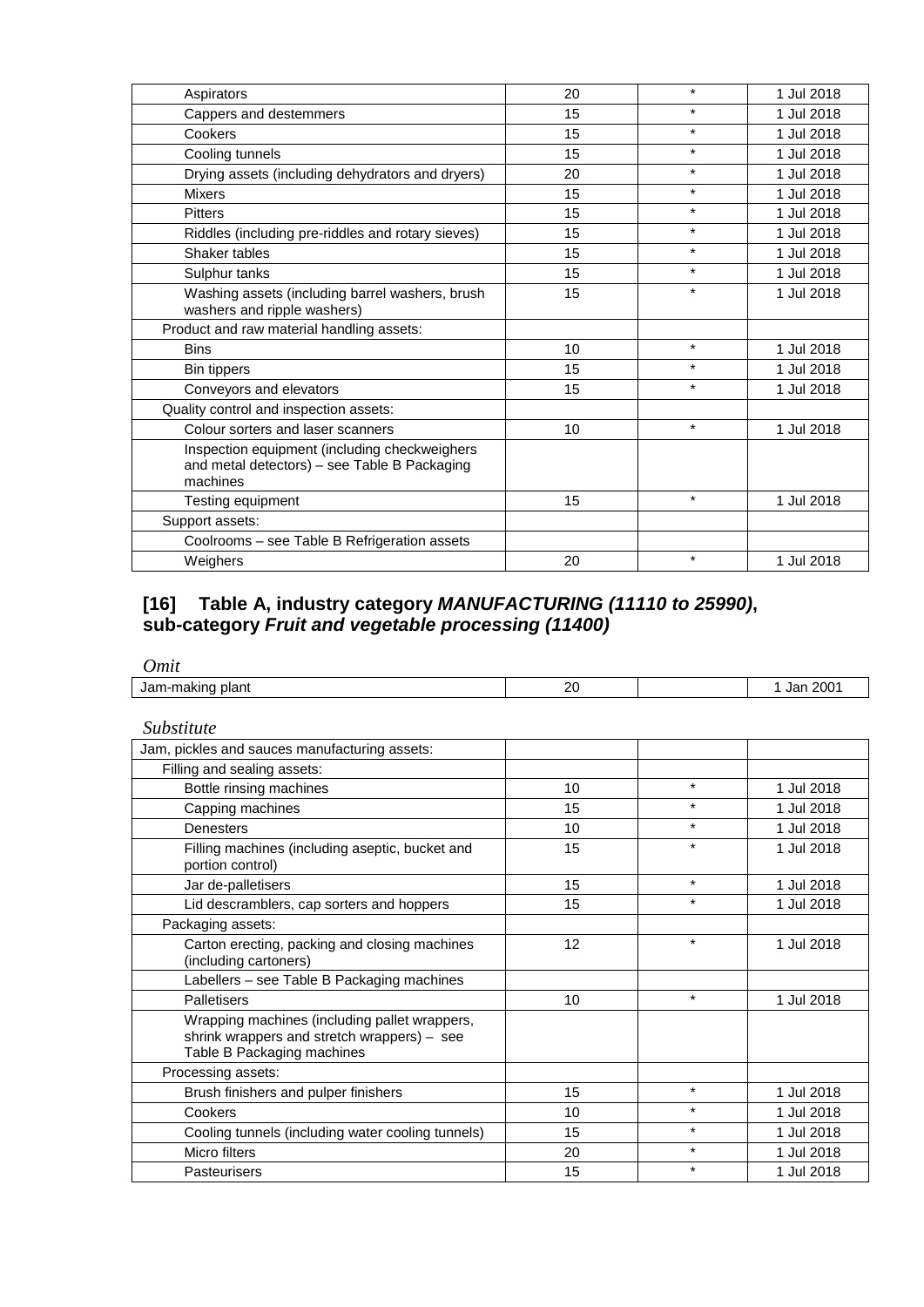| Pectin mixers                                                                                                              | 10 |         | 1 Jul 2018 |
|----------------------------------------------------------------------------------------------------------------------------|----|---------|------------|
| Pipes and pipelines (including pigging)                                                                                    | 15 |         | 1 Jul 2018 |
| Tanks and vats (including blending, holding and<br>mixing tanks)                                                           | 15 |         | 1 Jul 2018 |
| Quality control and inspection assets:                                                                                     |    |         |            |
| Metal detectors and camera vision scanners                                                                                 | 10 | $\star$ | 1 Jul 2018 |
| Support assets:                                                                                                            |    |         |            |
| Accumulation tables and turntables                                                                                         | 15 | $\star$ | 1 Jul 2018 |
| Air compression assets (including air                                                                                      | 10 | $\star$ | 1 Jul 2018 |
| compressors, air dryers and air receivers)                                                                                 |    |         |            |
| Boilers - see Table B Boilers                                                                                              |    |         |            |
| Conveyors                                                                                                                  | 15 | $\star$ | 1 Jul 2018 |
| Exhaust systems                                                                                                            | 10 | $\star$ | 1 Jul 2018 |
| Heat exchangers                                                                                                            | 10 | $\star$ | 1 Jul 2018 |
| Pumps (including cavity, diaphragm and lobe)                                                                               | 15 | $\star$ | 1 Jul 2018 |
| Preserved fruit and vegetable manufacturing assets:                                                                        |    |         |            |
| Filling and sealing assets:                                                                                                |    |         |            |
| Canning assets (including can loaders, closers<br>and seamers)                                                             | 10 | $\star$ | 1 Jul 2018 |
| Capping machines:                                                                                                          |    |         |            |
| Cappers                                                                                                                    | 10 | $\star$ | 1 Jul 2018 |
| Induction sealers                                                                                                          | 5  | $\star$ | 1 Jul 2018 |
| Filling machines (including aseptic, bag in box,<br>cup, direct and piston)                                                | 10 |         | 1 Jul 2018 |
| Packaging assets:                                                                                                          |    |         |            |
| Carton erecting, packing and closing machines<br>(including cartoners)                                                     | 15 | $\star$ | 1 Jul 2018 |
| Labellers                                                                                                                  | 10 | $\star$ | 1 Jul 2018 |
| Palletisers and depalletisers - see Table B<br>Packaging machines                                                          |    |         |            |
| Wrapping machines (including pallet wrappers,<br>shrink wrappers and stretch wrappers) - see<br>Table B Packaging machines |    |         |            |
| Processing assets:                                                                                                         |    |         |            |
| Blanchers and paste finishers (including bean<br>and spaghetti)                                                            | 12 | $\star$ | 1 Jul 2018 |
| Concentrates and syrup assets (including<br>centrifuges, decanters and syrupers)                                           | 15 | $\star$ | 1 Jul 2018 |
| Cookers:                                                                                                                   |    |         |            |
| Rotary atmospheric sterilisers                                                                                             | 20 | $\star$ | 1 Jul 2018 |
| Rotary pressure sterilisers                                                                                                | 10 | $\star$ | 1 Jul 2018 |
| Static retorts                                                                                                             | 15 | $\star$ | 1 Jul 2018 |
| Crushing mills                                                                                                             | 30 | $\star$ | 1 Jul 2018 |
| Graders                                                                                                                    | 15 | $\star$ | 1 Jul 2018 |
| Peelers:                                                                                                                   |    |         |            |
| Chemical (including caustic)                                                                                               | 10 | $\star$ | 1 Jul 2018 |
| Mechanical (including ginacas and<br>magnesium scrubbers)                                                                  | 5  | $\star$ | 1 Jul 2018 |
| Pitters and repitters                                                                                                      | 20 | $\star$ | 1 Jul 2018 |
| Slicers and resizers                                                                                                       | 15 | $\star$ | 1 Jul 2018 |
| Tanks and vats (including blending, holding and<br>mixing tanks)                                                           | 15 | $\star$ | 1 Jul 2018 |
| Quality control and inspection assets:                                                                                     |    |         |            |
| Colour sorters                                                                                                             | 10 | $\star$ | 1 Jul 2018 |
| Inspection equipment (including checkweighers<br>and metal detectors) - see Table B Packaging<br>machines                  |    |         |            |
| Support assets:                                                                                                            |    |         |            |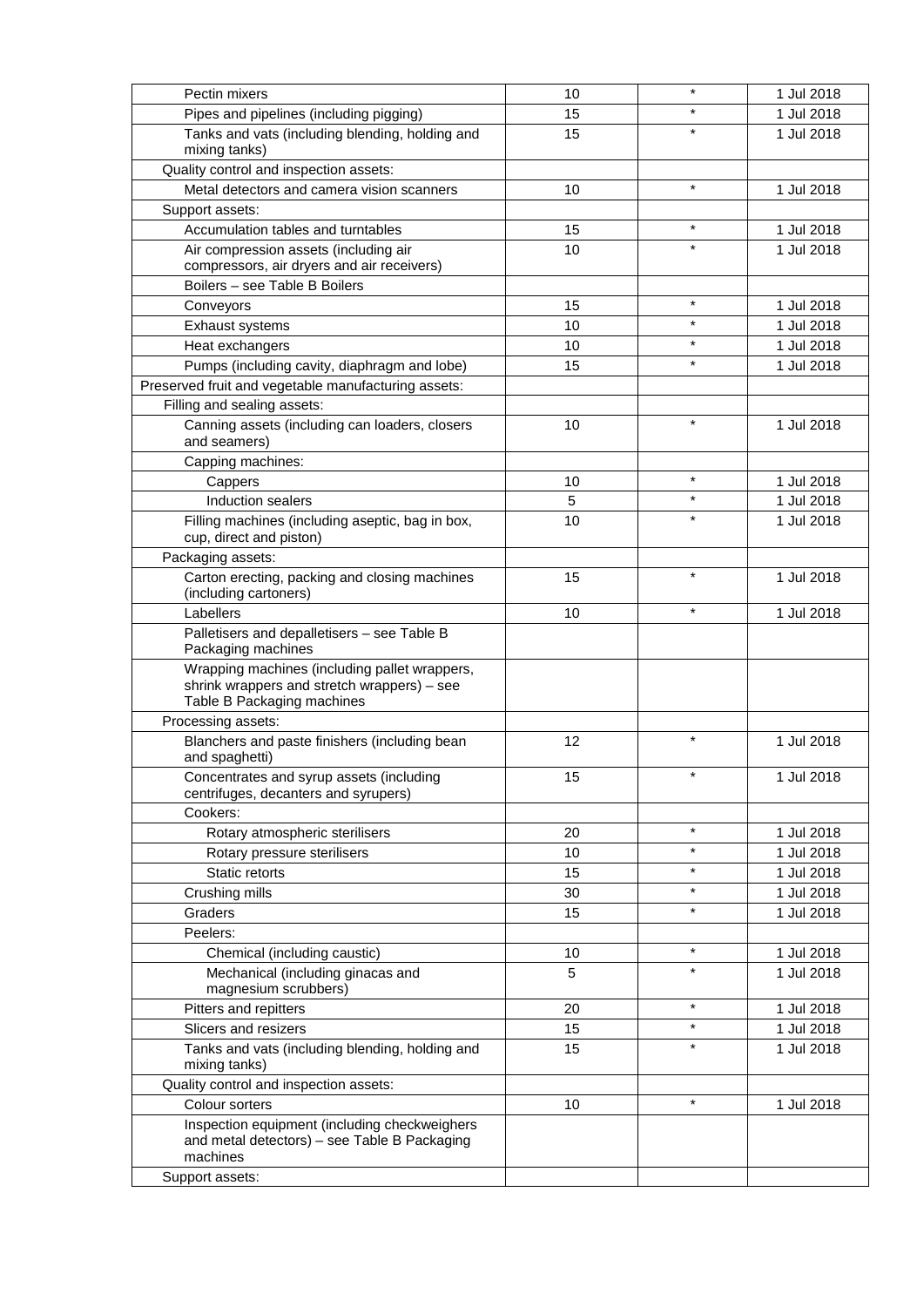| Bin tippers                                                                | 20 | 1 Jul 2018 |
|----------------------------------------------------------------------------|----|------------|
| Control systems - see Table B Control systems<br>and control system assets |    |            |
| Conveyors and elevators                                                    | 15 | 1 Jul 2018 |
| <b>Filtration systems</b>                                                  | 15 | 1 Jul 2018 |
| Pasteurisers (including heat exchangers)                                   | 10 | 1 Jul 2018 |
| Pumps                                                                      | 10 | 1 Jul 2018 |

## **[17] Table A, industry category** *MANUFACTURING (11110 to 25990)***, sub***-***category** *Spirit manufacturing (12130)*

| <b>Omit</b>                                                                                                                                                                                                                                                                                               |                |         |            |
|-----------------------------------------------------------------------------------------------------------------------------------------------------------------------------------------------------------------------------------------------------------------------------------------------------------|----------------|---------|------------|
| Distillery pant (brandy etc)                                                                                                                                                                                                                                                                              | $13^{1}/_3$    |         | 1 Jan 2001 |
| Substitute                                                                                                                                                                                                                                                                                                |                |         |            |
| Barrels, tanks and tuns:                                                                                                                                                                                                                                                                                  |                |         |            |
| Barrels or casks (wooden):                                                                                                                                                                                                                                                                                |                |         |            |
| Capacity greater than 150 litres                                                                                                                                                                                                                                                                          | 10             | $\star$ | 1 Jul 2018 |
| Capacity of 150 litres or less                                                                                                                                                                                                                                                                            | 4              | $\star$ | 1 Jul 2018 |
| Fermenters, washbacks, vats and holding tanks                                                                                                                                                                                                                                                             | 25             | $\star$ | 1 Jul 2018 |
| Intermediate bulk containers (IBC)                                                                                                                                                                                                                                                                        | 8              | $\star$ | 1 Jul 2018 |
| Mash tuns and lauter tuns                                                                                                                                                                                                                                                                                 | 20             | $\star$ | 1 Jul 2018 |
| Bottling assets:                                                                                                                                                                                                                                                                                          |                |         |            |
| <b>Bottle fillers:</b>                                                                                                                                                                                                                                                                                    |                |         |            |
| Automated (including bottle rinsers/washers,<br>cappers, capsule applicators and foilers)                                                                                                                                                                                                                 | 15             | $\star$ | 1 Jul 2018 |
| Manual                                                                                                                                                                                                                                                                                                    | $\overline{7}$ | $\star$ | 1 Jul 2018 |
| Labellers                                                                                                                                                                                                                                                                                                 | 10             | $\star$ | 1 Jul 2018 |
| Printers and ink coders                                                                                                                                                                                                                                                                                   | 8              | $\star$ | 1 Jul 2018 |
| <b>Distillation assets</b>                                                                                                                                                                                                                                                                                |                |         |            |
| Laboratory and testing assets (including<br>alcoholmeters, alcolyzers, density meters, gas<br>chromatographs, Graham condensers,<br>homogenisers, hydrometers, Inland Revenue<br>condensers and sugar testers)                                                                                            | $\overline{7}$ | $\star$ | 1 Jul 2018 |
| Stainless steel stills (continuous/vacuum stills, marc<br>stills producing grape spirit, neutral spirit or potable<br>ethanol [incorporating analyser/stripping columns,<br>purifier columns, rectifying columns, condensers<br>and dephlegmators/reflux condensers and<br>methanol/fusel oil isolators]) | 25             | $\star$ | 1 Jul 2018 |
| Stills generally (copper stills, pot stills, spirit stills<br>and wash stills [incorporating botanical baskets,<br>condensers, head tubes/necks, rectifiers, rectifying<br>columns and still columns])                                                                                                    | 15             | $\star$ | 1 Jul 2018 |
| Support assets:                                                                                                                                                                                                                                                                                           |                |         |            |
| Barrel racks:                                                                                                                                                                                                                                                                                             |                |         |            |
| Steel                                                                                                                                                                                                                                                                                                     | 20             | $\star$ | 1 Jul 2018 |
| Wooden                                                                                                                                                                                                                                                                                                    | 15             | $\star$ | 1 Jul 2018 |
| CCTV, security and monitoring systems assets - see<br>Table B Security and monitoring assets                                                                                                                                                                                                              |                |         |            |
| Chillers                                                                                                                                                                                                                                                                                                  | 15             | $\star$ | 1 Jul 2018 |
| Floor scales (platform scales)                                                                                                                                                                                                                                                                            | 10             | $\star$ | 1 Jul 2018 |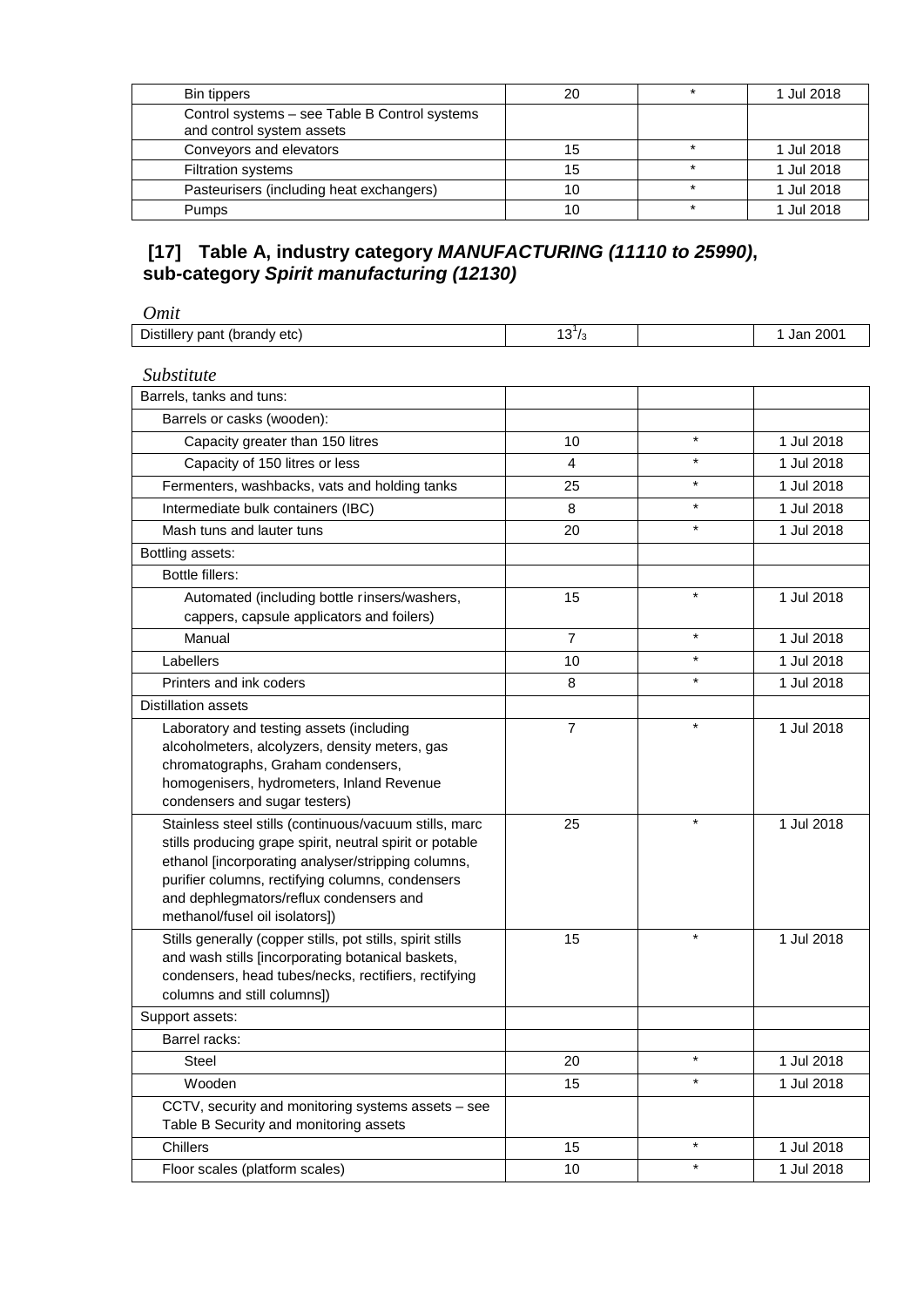| Flow meters                                                                                                  | 10 | $\star$ | 1 Jul 2018 |
|--------------------------------------------------------------------------------------------------------------|----|---------|------------|
| Furnaces, barley smokers, crispers and malt kilns                                                            | 15 | $\ast$  | 1 Jul 2018 |
| Gristmills                                                                                                   | 15 | $\star$ | 1 Jul 2018 |
| Heat exchangers (plate or tube)                                                                              | 15 | $\ast$  | 1 Jul 2018 |
| Programmable logic control (PLC) system assets -<br>see Table B Control systems and control system<br>assets |    |         |            |
| Pumps (including macerating pumps)                                                                           | 7  | $\ast$  | 1 Jul 2018 |
| Water filters, reverse osmosis (RO) filters and water<br>softeners                                           | 10 | $\star$ | 1 Jul 2018 |
| Water heating assets:                                                                                        |    |         |            |
| Boilers – see Table B Boilers                                                                                |    |         |            |
| Water heaters (including small steam boilers [up]<br>to 500KW])                                              | 10 | $\star$ | 1 Jul 2018 |

## **[18] Table A, industry category** *MANUFACTURING (11110 to 25990)***, sub***-***category** *Textile, leather, clothing and footwear manufacturing (13110 to 13520)*

*Omit* Sewing machines 10 10 1 Jan 2001

| Substitute                               |    |             |
|------------------------------------------|----|-------------|
| machines<br>oewing '<br>. <del>. .</del> | 10 | 2014<br>Jul |

#### **[19] Table A, industry category** *MANUFACTURING (11110 to 25990)***, sub***-***category** *Printing (16110)*

*Omit*

| Automated guided vehicles (including laser  | 10 | Jan 2007 |
|---------------------------------------------|----|----------|
| quided vehicles and track mounted automated |    |          |
| vehicles)                                   |    |          |

*Substitute* 

| Automated guided vehicles (AGVs) (including |  | Jan 2007 |
|---------------------------------------------|--|----------|
| laser guided vehicles and track mounted     |  |          |
| automated vehicles)                         |  |          |

#### **[20] Table A, industry category** *MANUFACTURING (11110 to 25990)***, sub***-***category** *Iron smelting and steel manufacturing (21100)*

| Omit                      |    |            |
|---------------------------|----|------------|
| Automated guided vehicles | 20 | 1 Jul 2010 |
|                           |    |            |
| Substitute                |    |            |

| ------------------                     |          |     |
|----------------------------------------|----------|-----|
| t auided vehicles (AGVs).<br>Automated | n r<br>- | JU! |
|                                        |          |     |

#### **[21] Table A, industry category** *MANUFACTURING (11110 to 25990)***, sub***-***category** *Fabricated metal product manufacturing (22100 to 22990)*

| <b>Imit</b>                    |          |                         |
|--------------------------------|----------|-------------------------|
| Tank<br>manutacturing<br>plant | า∩<br>Zυ | 200 <sub>1</sub><br>Jar |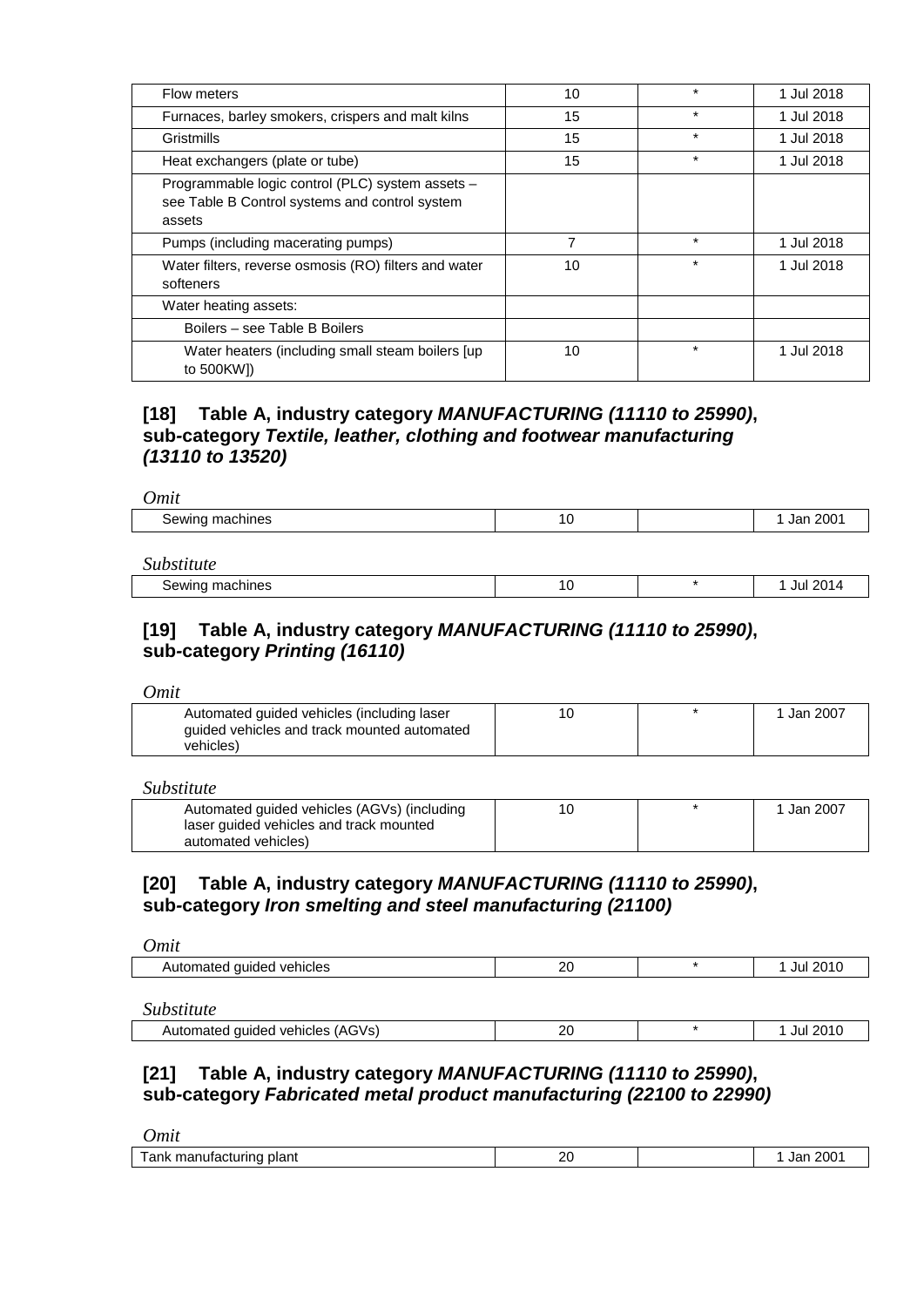## **[22] Table A, industry category** *MANUFACTURING (11110 to 25990)***, sub***-***category** *Motor vehicle manufacturing (23110)*

| <b>)mit</b>                                                              |    |          |
|--------------------------------------------------------------------------|----|----------|
| Automated guided vehicles (AGVs used in<br>blank/stamped parts handling) | 10 | Jul 2012 |
|                                                                          |    |          |

*Substitute* 

| ~~~~~~~~~~                                |  |          |
|-------------------------------------------|--|----------|
| Automated guided vehicles (AGVs) (used in |  | Jul 2013 |
| blank/stamped parts handling)             |  |          |

## **[23] Table A, industry category** *ELECTRICITY, GAS, WATER AND WASTE SERVICES (26110 to 29220)***, sub***-***category** *Irrigation water providers (28110)*

*Omit*

| <b>Irrigation water providers</b><br>(28110)                                                                                                                                                   |                     |                 |                                      |
|------------------------------------------------------------------------------------------------------------------------------------------------------------------------------------------------|---------------------|-----------------|--------------------------------------|
| <b>ASSET</b>                                                                                                                                                                                   | <b>LIFE (YEARS)</b> | <b>REVIEWED</b> | <b>DATE OF</b><br><b>APPLICATION</b> |
| Channel regulators                                                                                                                                                                             | 80                  | $\star$         | 1 Jan 2005                           |
| Cranes (including gantries)                                                                                                                                                                    | 40                  | $\star$         | 1 Jan 2005                           |
| Dams and weirs ((incorporating gates and actuators)<br>consisting of a barrier to obstruct the flow of water<br>constructed from any or all of the following:<br>concrete, earth and rockfill) | 100                 | $\star$         | 1 Jan 2005                           |
| Drain inlet                                                                                                                                                                                    | 50                  | $\star$         | 1 Jan 2005                           |
| Drainage channels (measured from the point of<br>intersection with another drainage channel to the<br>following intersection)                                                                  | 100                 | $\star$         | 1 Jan 2005                           |
| Escapes                                                                                                                                                                                        | 50                  | $\star$         | 1 Jan 2005                           |
| Flow meters                                                                                                                                                                                    | 20                  | $\star$         | 1 Jan 2005                           |
| Irrigation channels (incorporating siphons and<br>subways) measured from offtake or regulator to<br>regulator:                                                                                 |                     |                 |                                      |
| Concrete                                                                                                                                                                                       | 50                  | $\star$         | 1 Jan 2005                           |
| Earth                                                                                                                                                                                          | 80                  | $\star$         | 1 Jan 2005                           |
| <b>Measurement flumes</b>                                                                                                                                                                      | 50                  | $\star$         | 1 Jan 2005                           |
| Metered outlets:                                                                                                                                                                               |                     |                 |                                      |
| Electronic                                                                                                                                                                                     | 40                  | $\star$         | 1 Jan 2005                           |
| Mechanical                                                                                                                                                                                     | 50                  | $\star$         | 1 Jan 2005                           |
| Piped                                                                                                                                                                                          | 40                  | $\star$         | 1 Jan 2005                           |
| <b>Offtakes</b>                                                                                                                                                                                | 80                  | $\star$         | 1 Jan 2005                           |
| Pipes: measured from valve to valve, that are of the<br>same age and same material (not being in the nature of<br>a repair)                                                                    | 80                  | $\star$         | 1 Jan 2005                           |
| Pump inlets                                                                                                                                                                                    | 50                  | $\star$         | 1 Jan 2005                           |
| Pump sets (incorporating switchboards, starters,<br>motors and pumps)                                                                                                                          | 40                  | $\star$         | 1 Jan 2005                           |
| Reservoirs and tanks                                                                                                                                                                           | 80                  | $\star$         | 1 Jan 2005                           |
| Valves                                                                                                                                                                                         | 40                  | $\star$         | 1 Jan 2005                           |

**[24] Table A, industry category** *ELECTRICITY, GAS, WATER AND WASTE SERVICES (26110 to 29220)***, sub***-***category W***ater supply (28110)*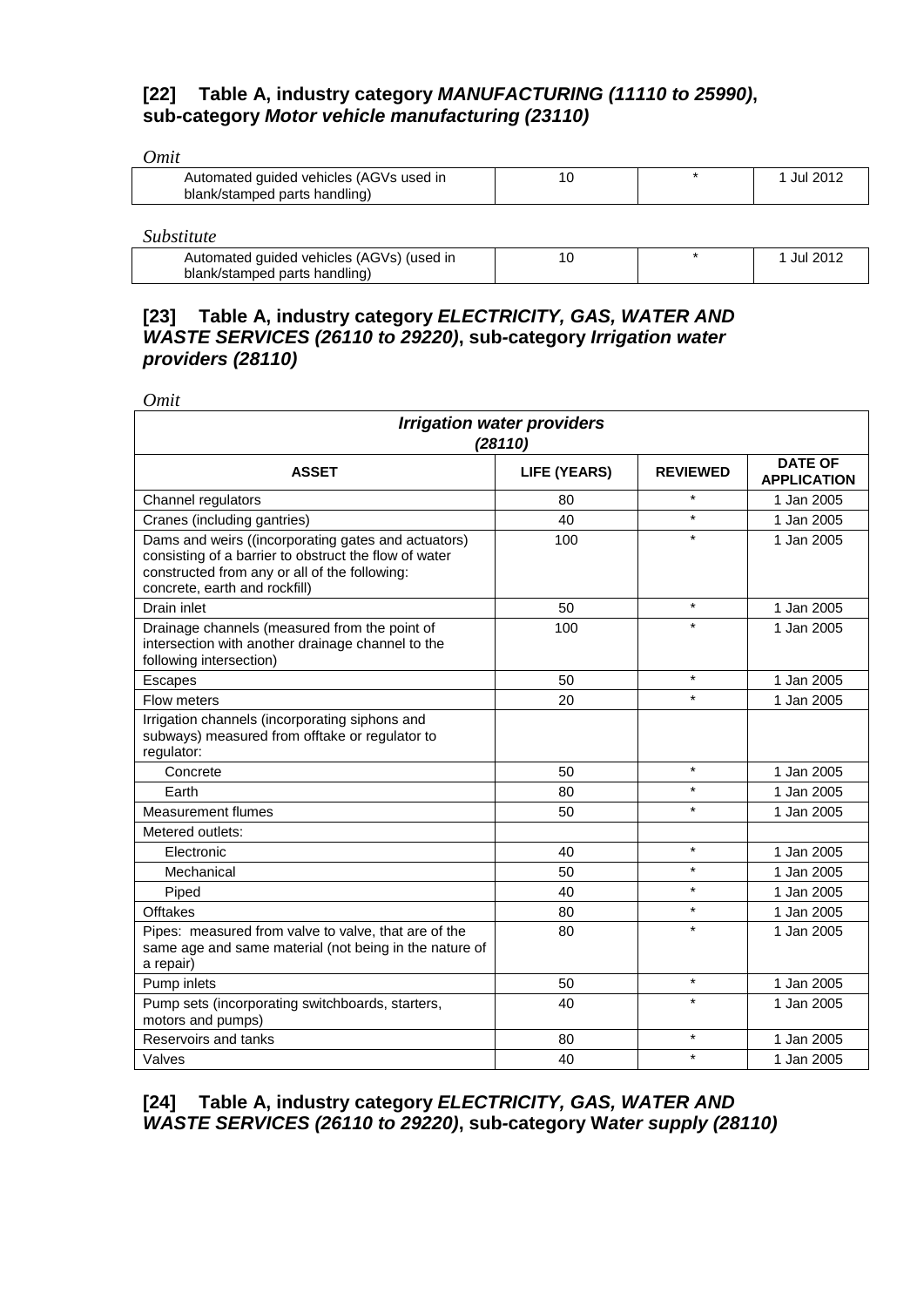*Omit*

| <b>Water supply</b><br>(28110)                                                                                                                                                                                    |              |                 |                                      |
|-------------------------------------------------------------------------------------------------------------------------------------------------------------------------------------------------------------------|--------------|-----------------|--------------------------------------|
| <b>ASSET</b>                                                                                                                                                                                                      | LIFE (YEARS) | <b>REVIEWED</b> | <b>DATE OF</b><br><b>APPLICATION</b> |
| Aerators and blowers                                                                                                                                                                                              | 20           | $\star$         | 1 Jan 2005                           |
| Cathodic protection systems                                                                                                                                                                                       | 20           | $\star$         | 1 Jan 2005                           |
| Chemical dosing pumps                                                                                                                                                                                             | 25           | $^\star$        | 1 Jan 2005                           |
| Pump sets (incorporating switch boards, starters,                                                                                                                                                                 | 25           | $\star$         | 1 Jan 2005                           |
| motors and pumps)                                                                                                                                                                                                 |              |                 |                                      |
| Raw water storage and supply assets:                                                                                                                                                                              |              |                 |                                      |
| <b>Bores</b>                                                                                                                                                                                                      | 30           | $\star$         | 1 Jan 2005                           |
| Dam or weir intake structures                                                                                                                                                                                     | 100          | $\star$         | 1 Jan 2005                           |
| Dams and weirs                                                                                                                                                                                                    | 100          | *               | 1 Jan 2005                           |
| Reservoirs, elevated tanks and standpipes: whether                                                                                                                                                                | 80           | $\star$         | 1 Jan 2005                           |
| made from steel or concrete                                                                                                                                                                                       |              |                 |                                      |
| Service connections:                                                                                                                                                                                              |              | $\star$         |                                      |
| Water meters                                                                                                                                                                                                      | 20           |                 | 1 Jan 2005                           |
| Valves:                                                                                                                                                                                                           |              | $\star$         |                                      |
| Generally                                                                                                                                                                                                         | 30           | $\star$         | 1 Jan 2005                           |
| Pressure reducing valves                                                                                                                                                                                          | 25           | $\star$         | 1 Jan 2005                           |
| Water mains: Being lengths of trunk, distribution and<br>reticulation mains within a section, measured from valve<br>to valve that are of the same age and same material<br>(not being in the nature of a repair) | 80           |                 | 1 Jan 2005                           |
| Water supply control systems assets:                                                                                                                                                                              |              |                 |                                      |
| Air scour flow meters, level sensors, transmitters<br>and meters                                                                                                                                                  | 10           | $\star$         | 1 Jan 2005                           |
| Chlorine analysers, mini labs, pH meters, turbidity<br>analysers and meters                                                                                                                                       | 7            | $\star$         | 1 Jan 2005                           |
| Flow meters                                                                                                                                                                                                       | 20           | $\star$         | 1 Jan 2005                           |
| Pressure sensors, transmitters and meters                                                                                                                                                                         | 10           | $\star$         | 1 Jan 2005                           |
| Telemetry (including modems and remote transfer<br>units)                                                                                                                                                         | 10           | $\star$         | 1 Jan 2005                           |
| Variable speed drives (VSDs)                                                                                                                                                                                      | 15           | $\star$         | 1 Jan 2005                           |
| Water supply pumping station detention tanks                                                                                                                                                                      | 80           | $\star$         | 1 Jan 2005                           |
| Water treatment assets:                                                                                                                                                                                           |              |                 |                                      |
| <b>Balance tanks</b>                                                                                                                                                                                              | 80           | $\star$         | 1 Jan 2005                           |
| Bore water treatment assets:                                                                                                                                                                                      |              |                 |                                      |
| Aerators and blowers                                                                                                                                                                                              | 20           | $\star$         | 1 Jan 2005                           |
| Lime silos                                                                                                                                                                                                        | 50           | $\star$         | 1 Jan 2005                           |
| <b>Batching tanks</b>                                                                                                                                                                                             | 80           | $\star$         | 1 Jan 2005                           |
| Lime pump sets (incorporating switch boards,<br>starters, motors and pumps)                                                                                                                                       | 25           | $\star$         | 1 Jan 2005                           |
| Reactors                                                                                                                                                                                                          | 25           | $\star$         | 1 Jan 2005                           |
| <b>Filtration tanks</b>                                                                                                                                                                                           | 80           | $\star$         | 1 Jan 2005                           |
| Backwash pumps                                                                                                                                                                                                    | 25           | $\star$         | 1 Jan 2005                           |
| Clear water tanks                                                                                                                                                                                                 | 80           | $\star$         | 1 Jan 2005                           |
| Sludge thickeners                                                                                                                                                                                                 | 50           | $\star$         | 1 Jan 2005                           |
| Drying beds                                                                                                                                                                                                       | 50           | *               | 1 Jan 2005                           |
| Chemical blowers                                                                                                                                                                                                  | 15           | $\star$         | 1 Jan 2005                           |
| Chemical dosing systems                                                                                                                                                                                           | 15           | $\star$         | 1 Jan 2005                           |
| Chemical feeders and hoppers                                                                                                                                                                                      | 25           | $\star$         | 1 Jan 2005                           |
| Chemical mixers and blenders                                                                                                                                                                                      | 25           | $\star$         | 1 Jan 2005                           |
| Chemical storage tanks                                                                                                                                                                                            | 30           | $\star$         | 1 Jan 2005                           |
| Clarifiers (incorporating scrapers)                                                                                                                                                                               | 80           | $\star$         | 1 Jan 2005                           |
| Clear water tanks                                                                                                                                                                                                 | 80           | $\star$         | 1 Jan 2005                           |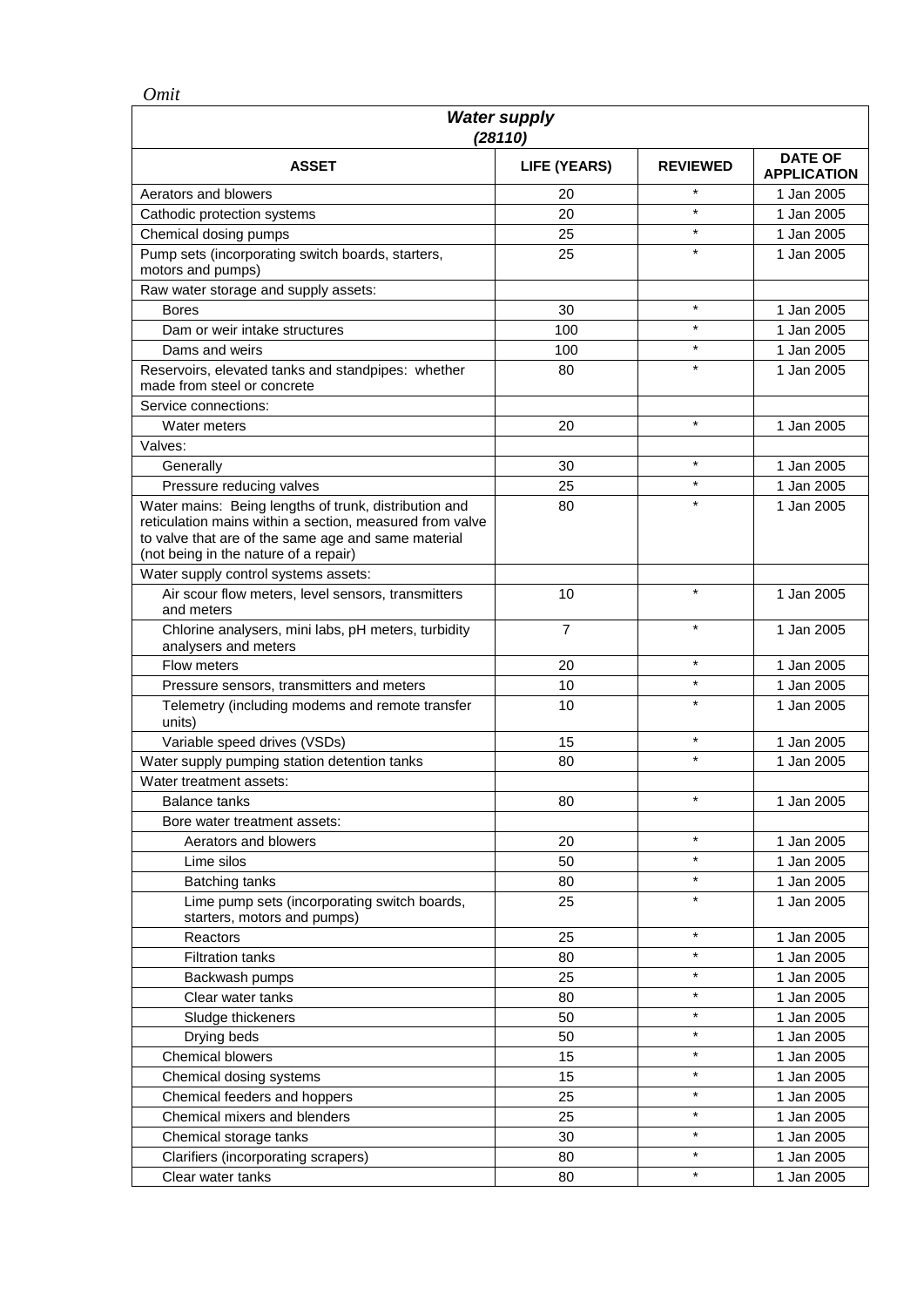| <b>Water supply</b><br>(28110)              |              |                 |                                      |
|---------------------------------------------|--------------|-----------------|--------------------------------------|
| <b>ASSET</b>                                | LIFE (YEARS) | <b>REVIEWED</b> | <b>DATE OF</b><br><b>APPLICATION</b> |
| Dissolved air flotation systems             | 25           | $\star$         | 1 Jan 2005                           |
| Filtration tanks (incorporating scrapers)   | 80           | $\star$         | 1 Jan 2005                           |
| Flocculation tanks (incorporating scrapers) | 80           | $\star$         | 1 Jan 2005                           |
| Inline mixers                               | 15           | $\star$         | 1 Jan 2005                           |
| Penstocks                                   | 25           | $\star$         | 1 Jan 2005                           |
| Raw water inlet screening systems           | 25           | $\star$         | 1 Jan 2005                           |
| Sludge treatment lagoons                    | 50           | $\star$         | 1 Jan 2005                           |
| Wash water holding tanks                    | 80           | $\star$         | 1 Jan 2005                           |

| <b>Water supply</b><br>(28110)                                                                                                                                                                 |                     |                 |                                      |
|------------------------------------------------------------------------------------------------------------------------------------------------------------------------------------------------|---------------------|-----------------|--------------------------------------|
| <b>ASSET</b>                                                                                                                                                                                   | <b>LIFE (YEARS)</b> | <b>REVIEWED</b> | <b>DATE OF</b><br><b>APPLICATION</b> |
| Assets used by irrigation water providers:                                                                                                                                                     |                     |                 |                                      |
| Channel regulators                                                                                                                                                                             | 80                  | $\star$         | 1 Jan 2005                           |
| Cranes (including gantries)                                                                                                                                                                    | 40                  | $\star$         | 1 Jan 2005                           |
| Dams and weirs ((incorporating gates and<br>actuators) consisting of a barrier to obstruct the flow<br>of water constructed from any or all of the following:<br>concrete, earth and rockfill) | 100                 | $\star$         | 1 Jan 2005                           |
| Drain inlet                                                                                                                                                                                    | 50                  | $\star$         | 1 Jan 2005                           |
| Drainage channels (measured from the point of<br>intersection with another drainage channel to the<br>following intersection)                                                                  | 100                 |                 | 1 Jan 2005                           |
| Escapes                                                                                                                                                                                        | 50                  | $\star$         | 1 Jan 2005                           |
| Flow meters                                                                                                                                                                                    | 20                  | $\star$         | 1 Jan 2005                           |
| Irrigation channels (incorporating siphons and<br>subways) measured from offtake or regulator to<br>regulator:                                                                                 |                     |                 |                                      |
| Concrete                                                                                                                                                                                       | 50                  | $\star$         | 1 Jan 2005                           |
| Earth                                                                                                                                                                                          | 80                  | $\star$         | 1 Jan 2005                           |
| <b>Measurement flumes</b>                                                                                                                                                                      | 50                  | $\star$         | 1 Jan 2005                           |
| Metered outlets:                                                                                                                                                                               |                     |                 |                                      |
| Electronic                                                                                                                                                                                     | 40                  | $\star$         | 1 Jan 2005                           |
| Mechanical                                                                                                                                                                                     | 50                  | $\star$         | 1 Jan 2005                           |
| Piped                                                                                                                                                                                          | 40                  | $\star$         | 1 Jan 2005                           |
| <b>Offtakes</b>                                                                                                                                                                                | 80                  | $\star$         | 1 Jan 2005                           |
| Pipes: measured from valve to valve, that are of<br>the same age and same material (not being in the<br>nature of a repair)                                                                    | 80                  | $\star$         | 1 Jan 2005                           |
| Pump inlets                                                                                                                                                                                    | 50                  | $\star$         | 1 Jan 2005                           |
| Pump sets (incorporating switchboards, starters,<br>motors and pumps)                                                                                                                          | 40                  |                 | 1 Jan 2005                           |
| Reservoirs and tanks                                                                                                                                                                           | 80                  | $\star$         | 1 Jan 2005                           |
| Valves                                                                                                                                                                                         | 40                  | $\star$         | 1 Jan 2005                           |
| Assets used in water supply:                                                                                                                                                                   |                     |                 |                                      |
| Aerators and blowers                                                                                                                                                                           | 20                  | $\star$         | 1 Jan 2005                           |
| Cathodic protection systems                                                                                                                                                                    | 20                  |                 | 1 Jan 2005                           |
| Chemical dosing pumps                                                                                                                                                                          | 25                  | $\star$         | 1 Jan 2005                           |
| Pump sets (incorporating switch boards, starters,<br>motors and pumps)                                                                                                                         | 25                  | $\star$         | 1 Jan 2005                           |
| Raw water storage and supply assets:                                                                                                                                                           |                     |                 |                                      |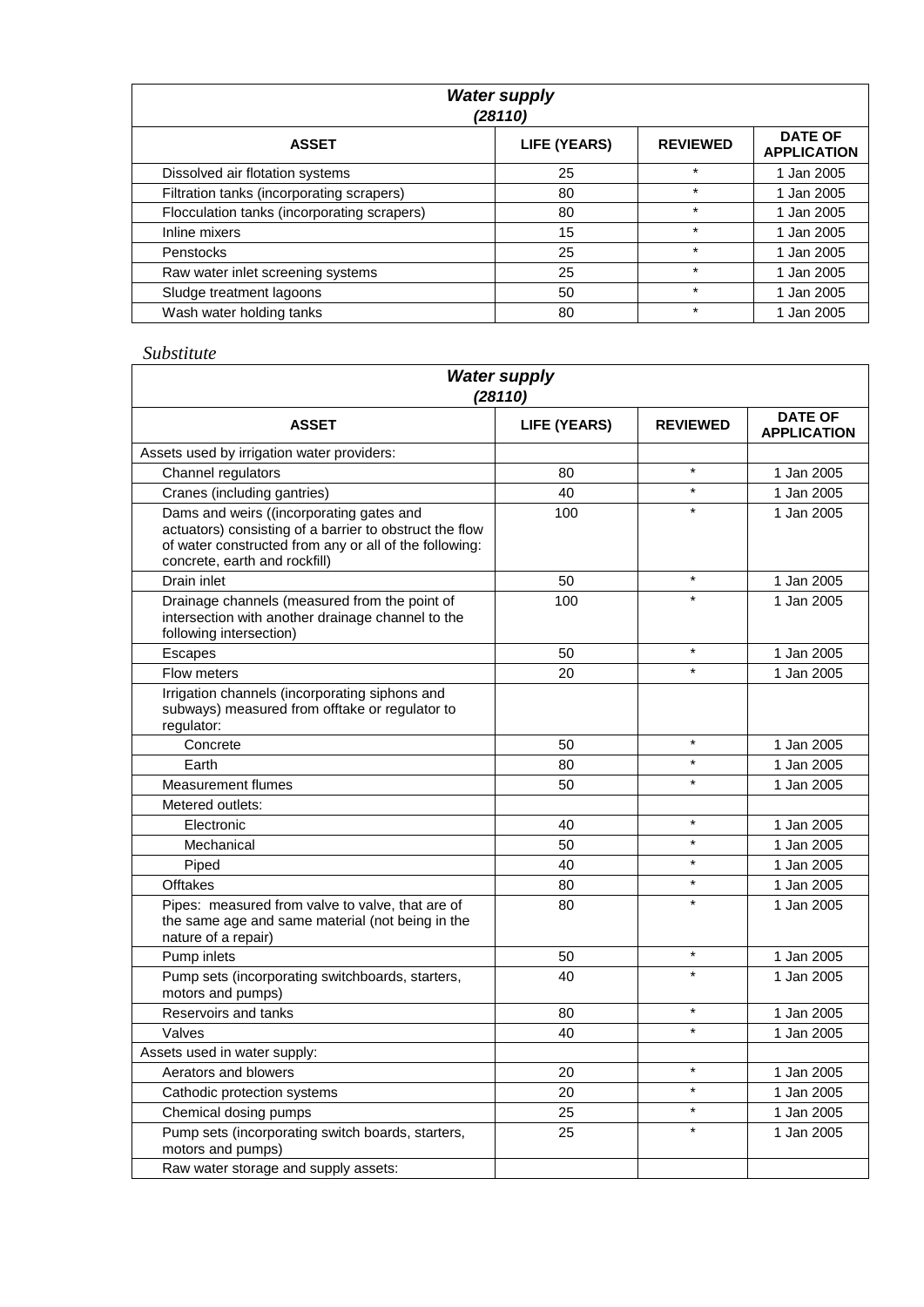| <b>Water supply</b><br>(28110)                                                                                                                                                                                       |                |                 |                                      |
|----------------------------------------------------------------------------------------------------------------------------------------------------------------------------------------------------------------------|----------------|-----------------|--------------------------------------|
| <b>ASSET</b>                                                                                                                                                                                                         | LIFE (YEARS)   | <b>REVIEWED</b> | <b>DATE OF</b><br><b>APPLICATION</b> |
| <b>Bores</b>                                                                                                                                                                                                         | 30             | $\star$         | 1 Jan 2005                           |
| Dam or weir intake structures                                                                                                                                                                                        | 100            | $\star$         | 1 Jan 2005                           |
| Dams and weirs                                                                                                                                                                                                       | 100            | $\star$         | 1 Jan 2005                           |
| Reservoirs, elevated tanks and standpipes: whether<br>made from steel or concrete                                                                                                                                    | 80             | $\star$         | 1 Jan 2005                           |
| Service connections:                                                                                                                                                                                                 |                |                 |                                      |
| Water meters                                                                                                                                                                                                         | 20             | $\star$         | 1 Jan 2005                           |
| Valves:                                                                                                                                                                                                              |                |                 |                                      |
| Generally                                                                                                                                                                                                            | 30             | $\star$         | 1 Jan 2005                           |
| Pressure reducing valves                                                                                                                                                                                             | 25             | $\star$         | 1 Jan 2005                           |
| Water mains: being lengths of trunk, distribution<br>and reticulation mains within a section,<br>measured from valve to valve that are of the same<br>age and same material (not being in the nature of a<br>repair) | 80             |                 | 1 Jan 2005                           |
| Water supply control systems assets:                                                                                                                                                                                 |                |                 |                                      |
| Air scour flow meters, level sensors, transmitters<br>and meters                                                                                                                                                     | 10             | $\star$         | 1 Jan 2005                           |
| Chlorine analysers, mini labs, pH meters,<br>turbidity analysers and meters                                                                                                                                          | $\overline{7}$ | $\star$         | 1 Jan 2005                           |
| Flow meters                                                                                                                                                                                                          | 20             | $\star$         | 1 Jan 2005                           |
| Pressure sensors, transmitters and meters                                                                                                                                                                            | 10             | $\star$         | 1 Jan 2005                           |
| Telemetry (including modems and remote<br>transfer units)                                                                                                                                                            | 10             | $\star$         | 1 Jan 2005                           |
| Variable speed drives (VSDs)                                                                                                                                                                                         | 15             | $\star$         | 1 Jan 2005                           |
| Water supply pumping station detention tanks                                                                                                                                                                         | 80             | $\star$         | 1 Jan 2005                           |
| Water treatment assets:                                                                                                                                                                                              |                |                 |                                      |
| <b>Balance tanks</b>                                                                                                                                                                                                 | 80             | $\star$         | 1 Jan 2005                           |
| Bore water treatment assets:                                                                                                                                                                                         |                |                 |                                      |
| Aerators and blowers                                                                                                                                                                                                 | 20             | $\star$         | 1 Jan 2005                           |
| Backwash pumps                                                                                                                                                                                                       | 25             | $\star$         | 1 Jan 2005                           |
| Batching tanks                                                                                                                                                                                                       | 80             | $\star$         | 1 Jan 2005                           |
| Clear water tanks                                                                                                                                                                                                    | 80             | $\star$         | 1 Jan 2005                           |
| Drying beds                                                                                                                                                                                                          | 50             | $\star$         | 1 Jan 2005                           |
| <b>Filtration tanks</b>                                                                                                                                                                                              | 80             |                 | 1 Jan 2005                           |
| Lime pump sets (incorporating switch<br>boards, starters, motors and pumps)                                                                                                                                          | 25             | $\star$         | 1 Jan 2005                           |
| Lime silos                                                                                                                                                                                                           | 50             | $\star$         | 1 Jan 2005                           |
| Reactors                                                                                                                                                                                                             | 25             | $\star$         | 1 Jan 2005                           |
| Sludge thickeners                                                                                                                                                                                                    | 50             | $\star$         | 1 Jan 2005                           |
| <b>Chemical blowers</b>                                                                                                                                                                                              | 15             | $\star$         | 1 Jan 2005                           |
| Chemical dosing systems                                                                                                                                                                                              | 15             | $\star$         | 1 Jan 2005                           |
| Chemical feeders and hoppers                                                                                                                                                                                         | 25             | $\star$         | 1 Jan 2005                           |
| Chemical mixers and blenders                                                                                                                                                                                         | 25             | $\star$         | 1 Jan 2005                           |
| Chemical storage tanks                                                                                                                                                                                               | 30             | $\star$         | 1 Jan 2005                           |
| Clarifiers (incorporating scrapers)                                                                                                                                                                                  | 80             | $\star$         | 1 Jan 2005                           |
| Clear water tanks                                                                                                                                                                                                    | 80             | $\star$         | 1 Jan 2005                           |
| Dissolved air flotation systems                                                                                                                                                                                      | 25             | $\star$         | 1 Jan 2005                           |
| Filtration tanks (incorporating scrapers)                                                                                                                                                                            | 80             | $\star$         | 1 Jan 2005                           |
| Flocculation tanks (incorporating scrapers)                                                                                                                                                                          | 80             | *               | 1 Jan 2005                           |
| Inline mixers                                                                                                                                                                                                        | 15             | $\star$         | 1 Jan 2005                           |
| Penstocks                                                                                                                                                                                                            | 25             | $\star$         | 1 Jan 2005                           |
| Raw water inlet screening systems                                                                                                                                                                                    | 25             | $\star$         | 1 Jan 2005                           |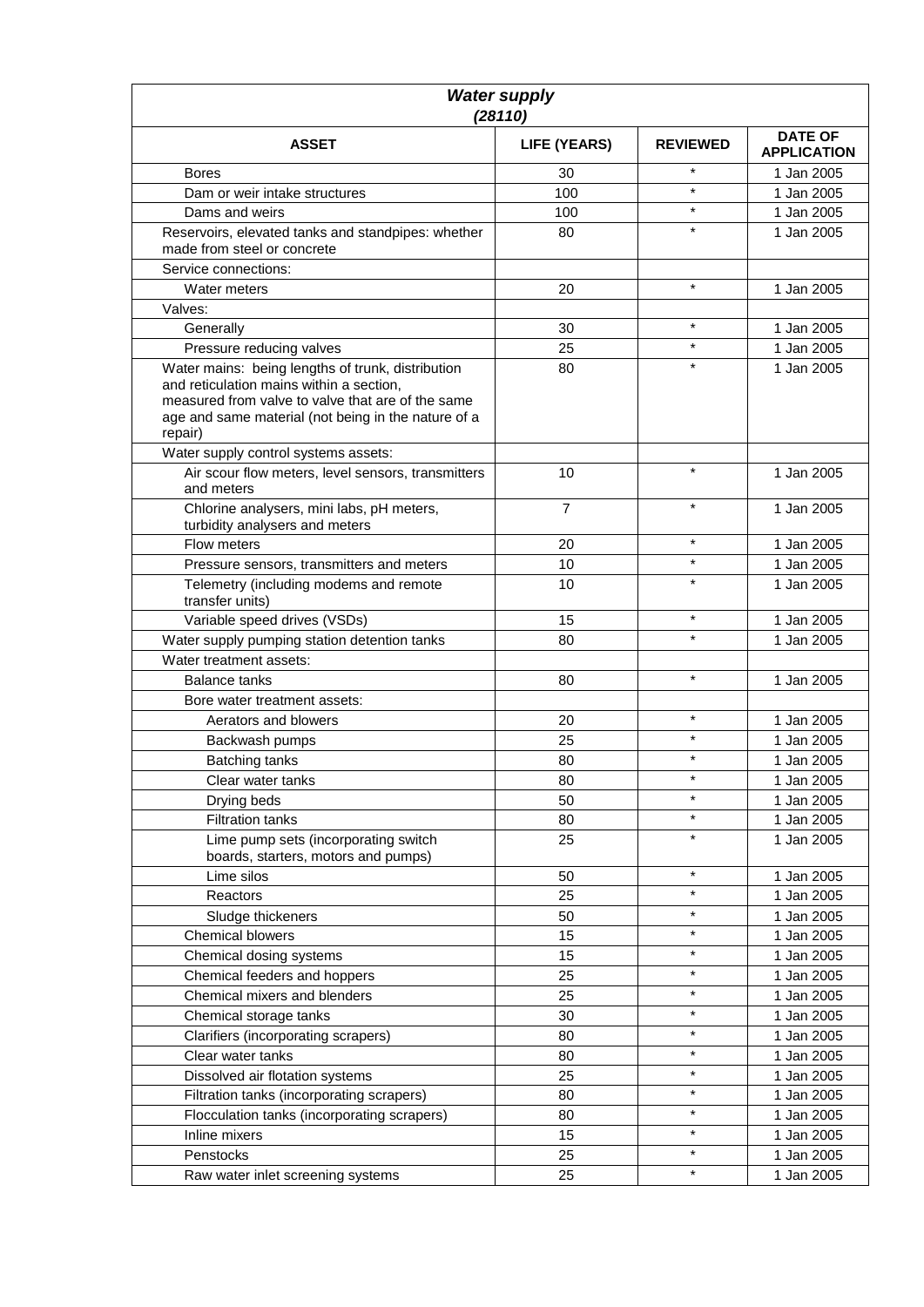| <b>Water supply</b><br>(28110) |              |                 |                                      |
|--------------------------------|--------------|-----------------|--------------------------------------|
| <b>ASSET</b>                   | LIFE (YEARS) | <b>REVIEWED</b> | <b>DATE OF</b><br><b>APPLICATION</b> |
| Sludge treatment lagoons       | 50           |                 | 1 Jan 2005                           |
| Wash water holding tanks       | 80           | $\star$         | 1 Jan 2005                           |

# **[25] Table A, industry category** *CONSTRUCTION (30110 to 32990)*

| Omit                                                                                      |         |         |            |
|-------------------------------------------------------------------------------------------|---------|---------|------------|
| Concreting assets:                                                                        |         |         |            |
| Brick and paving saws                                                                     | 5       | $\star$ | 1 Jul 2008 |
| Concrete demolition saws                                                                  | 3       | $\star$ | 1 Jul 2008 |
| Concrete kibble buckets                                                                   | 15      | $\star$ | 1 Jul 2008 |
| Concrete mixers                                                                           | 4       | $\star$ | 1 Jul 2008 |
| Concrete surface preparation assets (including floor<br>grinders, planers and scarifiers) | 5       | $\star$ | 1 Jul 2008 |
| Concrete trowels:                                                                         |         |         |            |
| Ride on                                                                                   | 7       | $\star$ | 1 Jul 2008 |
| Walk behind                                                                               | 5       | $\star$ | 1 Jul 2008 |
| Concrete vibrating screeders                                                              | 5       | $\star$ | 1 Jul 2008 |
| Concrete vibrators:                                                                       |         |         |            |
| <b>Brushcutter style</b>                                                                  | 5       | $\star$ | 1 Jul 2008 |
| Drive units                                                                               | 6       | $\star$ | 1 Jul 2008 |
| Flexible shaft pumps                                                                      | 6       | $\star$ | 1 Jul 2008 |
| Vibrating shaft                                                                           | 3       | $\star$ | 1 Jul 2008 |
| Concrete wheeled saws                                                                     | 6       | $\star$ | 1 Jul 2008 |
| Concreting plant:                                                                         |         |         |            |
| Buggies or dumpers (motorised)                                                            | 5       |         | 1 Jan 2001 |
| Hoppers, skips and hoist buckets                                                          | 10      |         | 1 Jan 2001 |
| Mobile concrete pumping units                                                             | $6^2/3$ |         | 1 Jan 2001 |

#### *Substitute*

| Concreting assets:                                                                        |              |         |            |
|-------------------------------------------------------------------------------------------|--------------|---------|------------|
| Brick and paving saws                                                                     | 5            | $\star$ | 1 Jul 2008 |
| Buggies or dumpers (motorised)                                                            | 5            |         | 1 Jan 2001 |
| Concrete demolition saws                                                                  | 3            | $\star$ | 1 Jul 2008 |
| Concrete kibble buckets                                                                   | 15           | $\star$ | 1 Jul 2008 |
| Concrete mixers                                                                           | 4            | $\star$ | 1 Jul 2008 |
| Concrete surface preparation assets (including floor<br>grinders, planers and scarifiers) | 5            | $\star$ | 1 Jul 2008 |
| Concrete trowels:                                                                         |              |         |            |
| Ride on                                                                                   | 7            | $\star$ | 1 Jul 2008 |
| Walk behind                                                                               | 5            | $\star$ | 1 Jul 2008 |
| Concrete vibrating screeders                                                              | 5            | $\star$ | 1 Jul 2008 |
| Concrete vibrators:                                                                       |              |         |            |
| <b>Brushcutter style</b>                                                                  | 5            | $\star$ | 1 Jul 2008 |
| Drive units                                                                               | 6            | $\star$ | 1 Jul 2008 |
| Flexible shaft pumps                                                                      | 6            | $\star$ | 1 Jul 2008 |
| Vibrating shaft                                                                           | 3            | $\star$ | 1 Jul 2008 |
| Concrete wheeled saws                                                                     | 6            | $\star$ | 1 Jul 2008 |
| Hoppers, skips and hoist buckets                                                          | 10           |         | 1 Jan 2001 |
| Mobile concrete pumping units                                                             | $6^{2}/_{3}$ |         | 1 Jan 2001 |

# **[26] Table A, industry category** *RETAIL TRADE (39110 to 43209)*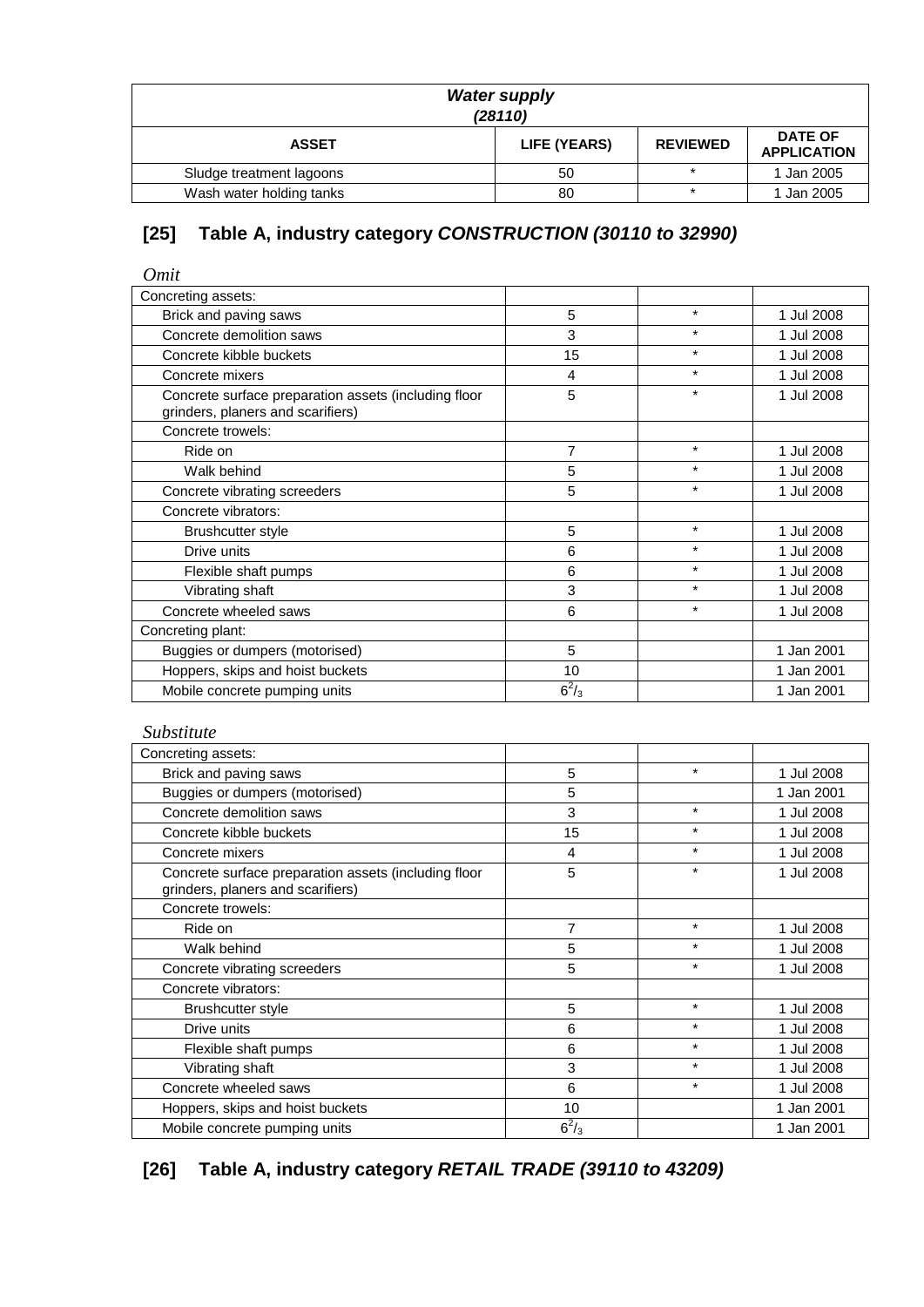| × |  |
|---|--|

| <b>ASSET</b>                                                                                                                                                                                   | <b>LIFE (YEARS)</b> | <b>REVIEWED</b> | <b>DATE OF</b><br><b>APPLICATION</b> |
|------------------------------------------------------------------------------------------------------------------------------------------------------------------------------------------------|---------------------|-----------------|--------------------------------------|
| Counters, freestanding (including check-out and service<br>counters)                                                                                                                           | 10                  | $\star$         | 1 Jul 2005                           |
| Electronic article surveillance (EAS) system assets<br>(including barcodes or tag deactivators and detachers,<br>door pedestals, electronic tag release assets, receivers<br>and transmitters) | 5                   |                 | 1 Jul 2005                           |
| Floor coverings (removable without damage):                                                                                                                                                    |                     |                 |                                      |
| Carpet                                                                                                                                                                                         | 8                   | $\star$         | 1 Jul 2005                           |
| Floating timber                                                                                                                                                                                | 10                  | $\star$         | 1 Jul 2005                           |
| Linoleum                                                                                                                                                                                       | 10                  | $\star$         | 1 Jul 2005                           |
| Vinyl                                                                                                                                                                                          | 10                  | $\star$         | 1 Jul 2005                           |
| Furniture, freestanding (including chairs, cupboards,<br>racks, showcases and tables)                                                                                                          | 10                  | $\star$         | 1 Jul 2005                           |
| Hot food display assets (including bain marie)                                                                                                                                                 | 10                  | $\star$         | 1 Jul 2005                           |
| Overhead track scales (including meat rail scales)                                                                                                                                             | 10                  | $\star$         | 1 Jul 2005                           |
| Refrigeration assets:                                                                                                                                                                          |                     |                 |                                      |
| Generally (including blast chillers, condensers,<br>evaporators, refrigeration cabinets, standalone<br>freezers and standalone refrigerators)                                                  | 10                  | $\star$         | 1 Jul 2014                           |
| Ice making machines                                                                                                                                                                            | 8                   | $\star$         | 1 Jul 2014                           |
| Insulation panels used in cool or freezer rooms                                                                                                                                                | 40                  | $\star$         | 1 Jul 2014                           |
| Roller shutter electric motors                                                                                                                                                                 | 20                  | $\star$         | 1 Jul 2005                           |
| Shelving                                                                                                                                                                                       | 10                  | $\star$         | 1 Jul 2005                           |
| Trolleys, customer shopping type                                                                                                                                                               | $\overline{7}$      | $\star$         | 1 Jul 2005                           |
| Trolleys, stock type                                                                                                                                                                           | 10                  | $\star$         | 1 Jul 2005                           |
| Visual display assets (including body forms, head<br>displayers, mannequins and seasonal decorations)                                                                                          | 7                   | $\star$         | 1 Jul 2005                           |

| <b>ASSET</b>                                                                                                                                                                                   | LIFE (YEARS) | <b>REVIEWED</b> | <b>DATE OF</b><br><b>APPLICATION</b> |
|------------------------------------------------------------------------------------------------------------------------------------------------------------------------------------------------|--------------|-----------------|--------------------------------------|
| Counters, freestanding (including check-out and service<br>counters)                                                                                                                           | 10           | $\star$         | 1 Jul 2005                           |
| Door controls and motor drive systems for automatic<br>sliding doors (incorporating chains, controls, motors<br>and sensors, but excluding doors)                                              | 15           | $\star$         | 1 Jul 2005                           |
| Electronic article surveillance (EAS) system assets<br>(including barcodes or tag deactivators and detachers,<br>door pedestals, electronic tag release assets, receivers<br>and transmitters) | 5            | $\star$         | 1 Jul 2005                           |
| Floor coverings (removable without damage):                                                                                                                                                    |              |                 |                                      |
| Carpet                                                                                                                                                                                         | 8            | $\star$         | 1 Jul 2005                           |
| <b>Floating timber</b>                                                                                                                                                                         | 10           | $\star$         | 1 Jul 2005                           |
| Linoleum                                                                                                                                                                                       | 10           | $\star$         | 1 Jul 2005                           |
| Vinyl                                                                                                                                                                                          | 10           | $\star$         | 1 Jul 2005                           |
| Furniture, freestanding (including chairs, cupboards,<br>racks, showcases and tables)                                                                                                          | 10           | $\star$         | 1 Jul 2005                           |
| Hot food display assets (including bain marie)                                                                                                                                                 | 10           | $\star$         | 1 Jul 2005                           |
| Loading bay assets - see Table B Loading bay assets                                                                                                                                            |              |                 |                                      |
| Overhead track scales (including meat rail scales)                                                                                                                                             | 10           | $\star$         | 1 Jul 2005                           |
| Power supply assets, emergency or standby:                                                                                                                                                     |              |                 |                                      |
| Generator assets:                                                                                                                                                                              |              |                 |                                      |
| Acoustic hoods and canopies                                                                                                                                                                    | 20           | $\star$         | 1 Jul 2005                           |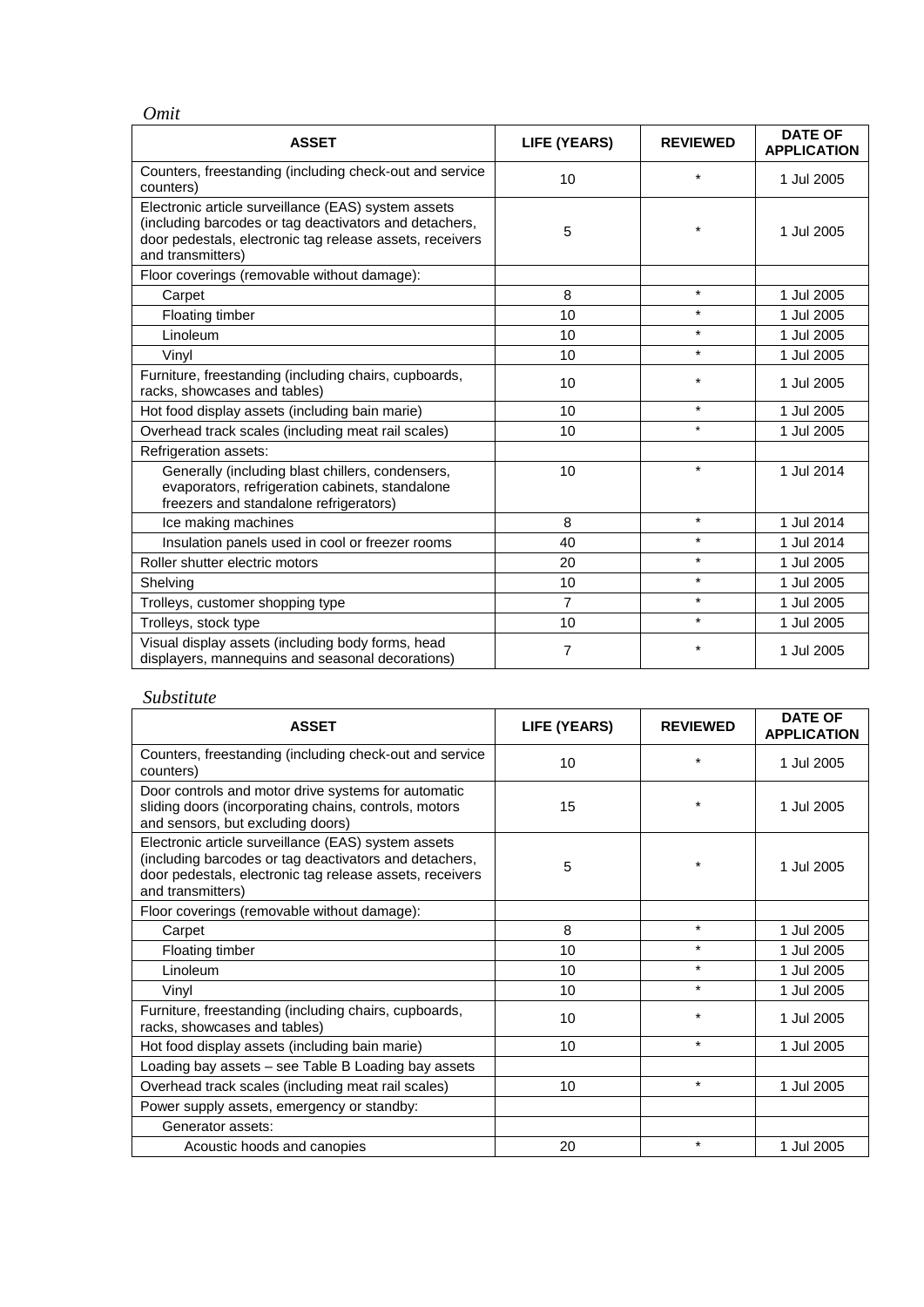| <b>ASSET</b>                                                                                                                                               | <b>LIFE (YEARS)</b> | <b>REVIEWED</b> | <b>DATE OF</b><br><b>APPLICATION</b> |
|------------------------------------------------------------------------------------------------------------------------------------------------------------|---------------------|-----------------|--------------------------------------|
| Generators (incorporating attached engine<br>management and generator monitoring<br>instrument)                                                            | 25                  | ÷               | 1 Jul 2005                           |
| Power management unit                                                                                                                                      | 15                  | $\star$         | 1 Jul 2005                           |
| Uninterruptible power supply (UPS) system:                                                                                                                 |                     |                 |                                      |
| Line interactive type                                                                                                                                      | 5                   | $\star$         | 1 Jul 2013                           |
| On line double conversion type                                                                                                                             | 10                  | $\star$         | 1 Jul 2013                           |
| Public address and paging system assets (including<br>amplifiers, audio speakers and microphones) - see<br>Table B Public address and paging system assets |                     |                 |                                      |
| Refrigeration assets:                                                                                                                                      |                     |                 |                                      |
| Generally (including blast chillers, condensers,<br>evaporators, refrigeration cabinets, standalone<br>freezers and standalone refrigerators)              | 10                  | $\star$         | 1 Jul 2014                           |
| Ice making machines                                                                                                                                        | 8                   | $\star$         | 1 Jul 2014                           |
| Insulation panels used in cool or freezer rooms                                                                                                            | 40                  | $\star$         | 1 Jul 2014                           |
| Roller shutter electric motors                                                                                                                             | 20                  | $\star$         | 1 Jul 2005                           |
| Shelving                                                                                                                                                   | 10                  | $\star$         | 1 Jul 2005                           |
| Signage used for business identification (including<br>lighting for signs) - see Table B Advertising signs                                                 |                     |                 |                                      |
| Trolleys, customer shopping type                                                                                                                           | 7                   | $\star$         | 1 Jul 2005                           |
| Trolleys, stock type                                                                                                                                       | 10                  | $\star$         | 1 Jul 2005                           |
| Visual display assets (including body forms, head<br>displayers, mannequins and seasonal decorations)                                                      | 7                   | *               | 1 Jul 2005                           |

## **[27] Table A, industry category** *TRANSPORT, POSTAL AND WAREHOUSING (46100 to 53090), sub-category Road transport (46100 to 46239)*

#### *Omit*

| <b>Road transport</b><br>(46100 to 46239)                                                                                          |              |                 |                                      |  |
|------------------------------------------------------------------------------------------------------------------------------------|--------------|-----------------|--------------------------------------|--|
| <b>ASSET</b>                                                                                                                       | LIFE (YEARS) | <b>REVIEWED</b> | <b>DATE OF</b><br><b>APPLICATION</b> |  |
| Containers, transportable (used to transport goods by<br>road, rail and sea)                                                       | 10           | ÷               | 1 Jan 2001                           |  |
| Hire cars:                                                                                                                         |              |                 |                                      |  |
| Cars used to provide basic service ride-sourcing,<br>ride-hailing or ride-sharing services (eg uberX)                              | 8            | ÷               | 1 Jul 2016                           |  |
| Generally (including cars used to provide premium<br>service ride-sourcing, ride-hailing or ride-sharing<br>services eg UberBLACK) | 6            | $\star$         | 1 Jul 2016                           |  |
| Limousines:                                                                                                                        |              |                 |                                      |  |
| Sedan limousines                                                                                                                   | 6            | $\star$         | 1 Jul 2016                           |  |
| Stretch limousines                                                                                                                 | 12           | $\star$         | 1 Jul 2016                           |  |
| Taxis                                                                                                                              | 4            | $\star$         | 1 Jul 2015                           |  |

| <b>Road transport</b><br>(46100 to 46239)                                    |              |                 |                                      |
|------------------------------------------------------------------------------|--------------|-----------------|--------------------------------------|
| <b>ASSET</b>                                                                 | LIFE (YEARS) | <b>REVIEWED</b> | <b>DATE OF</b><br><b>APPLICATION</b> |
| Containers, transportable (used to transport goods by<br>road, rail and sea) | 10           |                 | 1 Jan 2001                           |
| Motor vehicles and trailers:                                                 |              |                 |                                      |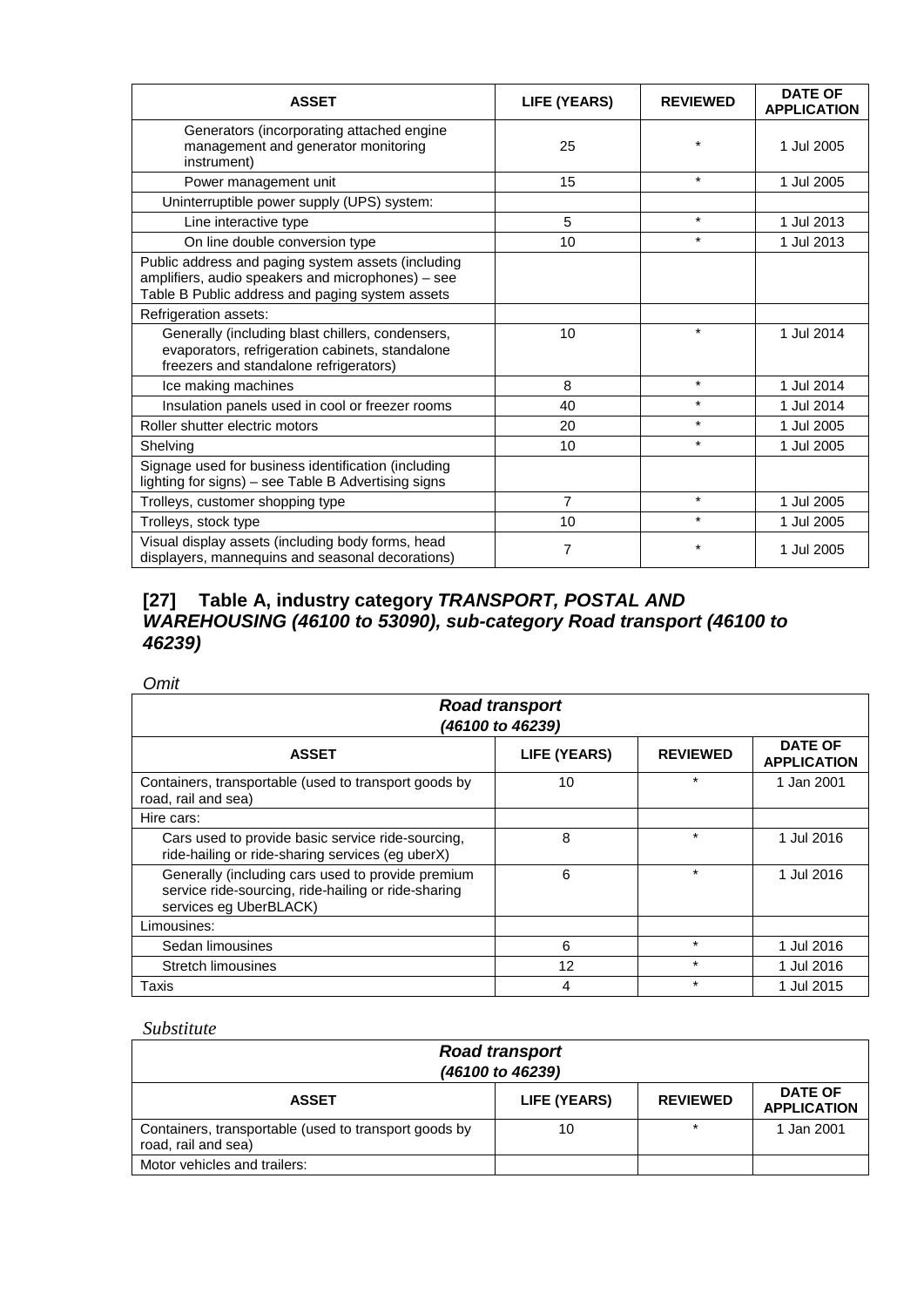| <b>Road transport</b><br>(46100 to 46239)                                                                                              |                     |                 |                                      |
|----------------------------------------------------------------------------------------------------------------------------------------|---------------------|-----------------|--------------------------------------|
| <b>ASSET</b>                                                                                                                           | <b>LIFE (YEARS)</b> | <b>REVIEWED</b> | <b>DATE OF</b><br><b>APPLICATION</b> |
| Buses having a gross vehicle mass of more than 3.5<br>tonnes                                                                           | 15                  | *#              | 1 Jan 2005                           |
| Cars (motor vehicles designed to carry a load of<br>less than one tonne and fewer than 9 passengers):                                  |                     |                 |                                      |
| Generally                                                                                                                              | 8                   | $\star$         | 1 Jan 2006                           |
| Hire cars:                                                                                                                             |                     |                 |                                      |
| Cars used to provide basic service<br>ride-sourcing, ride-hailing or ride-sharing<br>services (eg uberX)                               | 8                   | $\star$         | 1 Jul 2016                           |
| Generally (including cars used to provide<br>premium service ride-sourcing, ride-hailing or<br>ride-sharing services eg UberBLACK)     | 6                   | $\star$         | 1 Jul 2016                           |
| <b>Rental cars</b>                                                                                                                     | 5                   | $\star$         | 1 Jul 2016                           |
| Taxis                                                                                                                                  | 4                   | $\star$         | 1 Jul 2015                           |
| Light commercial vehicles designed to carry a load<br>of one tonne or greater and having a gross vehicle<br>mass of 3.5 tonnes or less | 12                  | *#              | 1 Jan 2005                           |
| Limousines:                                                                                                                            |                     |                 |                                      |
| Sedan limousines                                                                                                                       | 6                   | $\star$         | 1 Jul 2016                           |
| <b>Stretch limousines</b>                                                                                                              | 12                  | $\star$         | 1 Jul 2016                           |
| Minibuses having a gross vehicle mass of 3.5<br>tonnes or less and designed to carry 9 or more<br>passengers                           | 12                  | *#              | 1 Jan 2005                           |
| Trailers having a gross vehicle mass greater than<br>4.5 tonnes                                                                        | 15                  | *#              | 1 Jan 2005                           |
| Trailers having a gross vehicle mass of 4.5 tonnes<br>or less:                                                                         |                     |                 |                                      |
| Aluminium, galvanised steel, galvanised<br>hot dipped steel and powder coated trailers                                                 | 10                  | $\star$         | 1 Jul 2015                           |
| Mild steel trailers (painted and unpainted)                                                                                            | 5                   | $\star$         | 1 Jul 2015                           |
| Trucks having a gross vehicle mass greater than 3.5<br>tonnes (excluding off highway trucks used in mining<br>operations)              | 15                  | $*$ #           | 1 Jan 2005                           |

## **[28] Table A, industry category** *TRANSPORT, POSTAL AND WAREHOUSING (46110 to 53090),* **after sub-category** *Water transport and support services (48100 to 48200 and 52110 to 52190)*

| Insert                                                                             |                     |                 |                                      |  |
|------------------------------------------------------------------------------------|---------------------|-----------------|--------------------------------------|--|
| Other air and space transport<br>(49009)                                           |                     |                 |                                      |  |
| <b>ASSET</b>                                                                       | <b>LIFE (YEARS)</b> | <b>REVIEWED</b> | <b>DATE OF</b><br><b>APPLICATION</b> |  |
| Aircraft:                                                                          |                     |                 |                                      |  |
| Aeroplanes:                                                                        |                     |                 |                                      |  |
| General use                                                                        | 20                  | *#              | 1 Jul 2002                           |  |
| Used predominantly for agricultural spraying or<br>agricultural dusting            | 10                  | *#              | 1 Jul 2002                           |  |
| Helicopters:                                                                       |                     |                 |                                      |  |
| General use                                                                        | 20                  | *#              | 1 Jul 2002                           |  |
| Used predominantly for mustering, agricultural<br>spraying or agricultural dusting | 10                  | $*$ #           | 1 Jul 2002                           |  |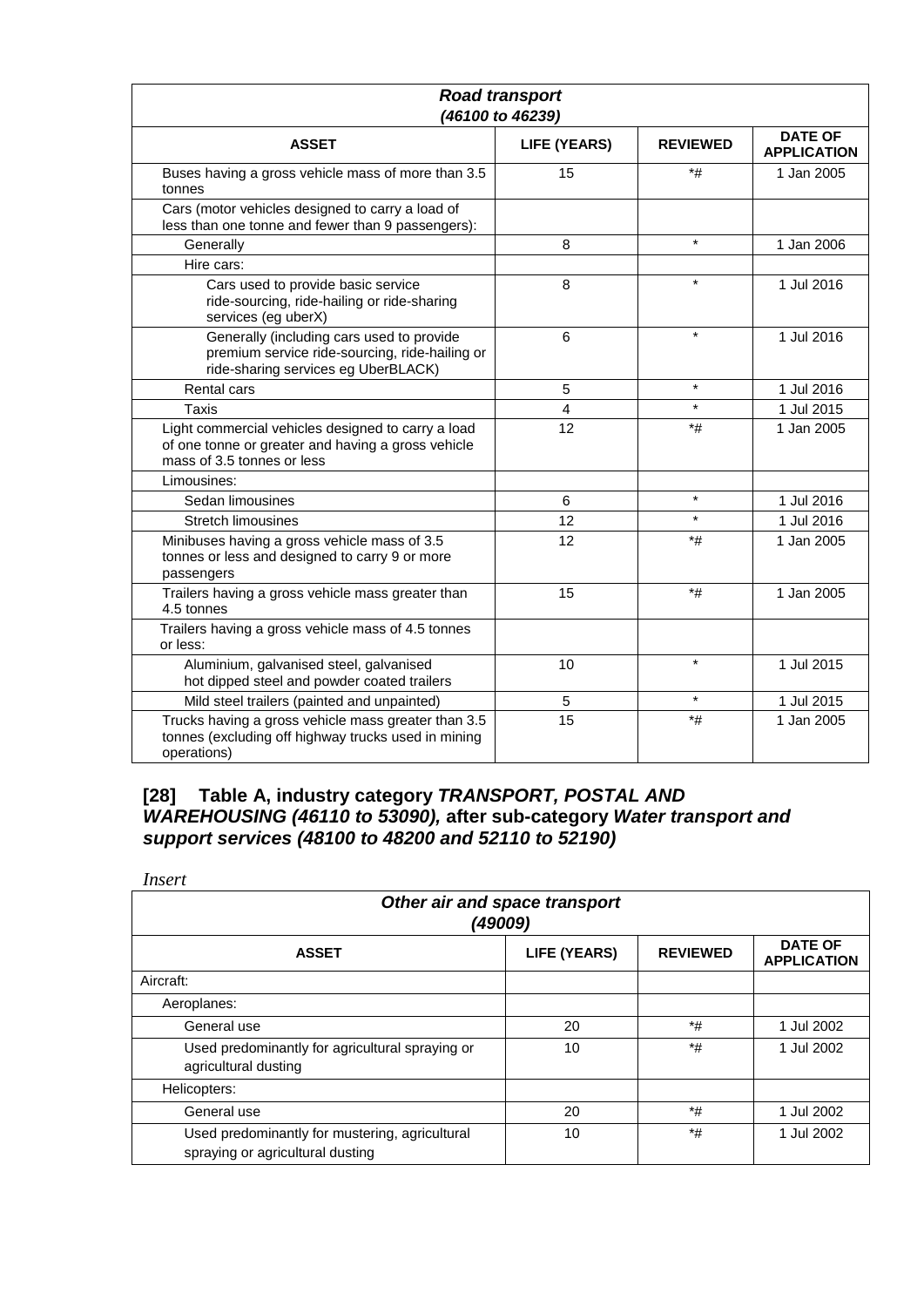#### **[29] Table A, industry category** *TRANSPORT, POSTAL AND WAREHOUSING (46110 to 53090)***, sub-category** *Scenic and sightseeing transport (50100 to 50290)*

*Omit* 

| <b>Scenic and sightseeing transport</b><br>(50100 to 50290)                                                                                                                      |              |                 |                                      |
|----------------------------------------------------------------------------------------------------------------------------------------------------------------------------------|--------------|-----------------|--------------------------------------|
| <b>ASSET</b>                                                                                                                                                                     | LIFE (YEARS) | <b>REVIEWED</b> | <b>DATE OF</b><br><b>APPLICATION</b> |
| Gliders (including motor gliders)                                                                                                                                                | 20           | $\star$         | 1 Jul 2013                           |
| Hot air balloon ride operation assets:                                                                                                                                           |              |                 |                                      |
| <b>Flight instruments</b>                                                                                                                                                        | 10           | $\star$         | 1 Jul 2013                           |
| Hot air balloon assets:                                                                                                                                                          |              |                 |                                      |
| <b>Baskets</b>                                                                                                                                                                   | 6            | $\star$         | 1 Jul 2013                           |
| <b>Burners</b>                                                                                                                                                                   | 10           | $\star$         | 1 Jul 2013                           |
| Envelopes                                                                                                                                                                        | 5            | $\star$         | 1 Jul 2013                           |
| Fuel cylinders and tanks (incorporating shut off<br>valves)                                                                                                                      | 20           | $\star$         | 1 Jul 2013                           |
| Inflator fans                                                                                                                                                                    | 15           | $\star$         | 1 Jul 2013                           |
| Monocable circulating detachable, reversible and fixed<br>ropeway assets operated in non-snowfield areas:                                                                        |              |                 |                                      |
| Cabins (including carriers)                                                                                                                                                      | 25           | $\star$         | 1 Jul 2009                           |
| Communications assets:                                                                                                                                                           |              |                 |                                      |
| Communications cables                                                                                                                                                            | 10           | $\star$         | 1 Jul 2009                           |
| Radios                                                                                                                                                                           | 5            | $\star$         | 1 Jul 2009                           |
| Drive and return station assets (including braking<br>systems, drive systems, gear boxes, motors,<br>variable speed drives (VSDs) and tensioning<br>systems)                     | 15           |                 | 1 Jul 2009                           |
| Rescue vehicles                                                                                                                                                                  | 30           | $\star$         | 1 Jul 2009                           |
| Ropes:                                                                                                                                                                           |              |                 |                                      |
| Haul ropes                                                                                                                                                                       | 10           | $\star$         | 1 Jul 2009                           |
| Track ropes                                                                                                                                                                      | 20           | $\star$         | 1 Jul 2009                           |
| Standby power drives                                                                                                                                                             | 25           | $\star$         | 1 Jul 2009                           |
| Towers:                                                                                                                                                                          |              |                 |                                      |
| <b>Tower heads</b>                                                                                                                                                               | 15           | $\star$         | 1 Jul 2009                           |
| <b>Tower structures</b>                                                                                                                                                          | 30           | $\star$         | 1 Jul 2009                           |
| Transportation systems (incorporating drives and<br>belts)                                                                                                                       | 3            | $\star$         | 1 Jul 2009                           |
| Monocable circulating fixed grip and detachable ropeway<br>assets operated in snowfield areas (including double,<br>triple and quad chair lifts, T-bar, poma and surface lifts): |              |                 |                                      |
| Chair head grips                                                                                                                                                                 | 15           | $\star$         | 1 Jul 2009                           |
| Chairs, T-bars and pomas                                                                                                                                                         | 25           | $\star$         | 1 Jul 2009                           |
| Communication assets:                                                                                                                                                            |              |                 |                                      |
| Communications cables - above ground                                                                                                                                             | 10           | $\star$         | 1 Jul 2009                           |
| Communications cables - under ground                                                                                                                                             | 25           | $\star$         | 1 Jul 2009                           |
| Radios and telephone systems                                                                                                                                                     | 5            | $\star$         | 1 Jul 2009                           |
| Covered moving walkways (including covered<br>walkways and carpets)                                                                                                              | 10           | $\star$         | 1 Jul 2009                           |
| Drive and return station assets (including braking<br>system, drive system, gear boxes, motors, variable<br>speed drives and tensioning systems)                                 | 20           | $\star$         | 1 Jul 2009                           |
| Oversnow transport assets:                                                                                                                                                       |              |                 |                                      |
| Oversnow transporters                                                                                                                                                            | 8            | $\star$         | 1 Jul 2009                           |
| Skidoos                                                                                                                                                                          | 5            | $\star$         | 1 Jul 2009                           |
| Ropes:                                                                                                                                                                           |              |                 |                                      |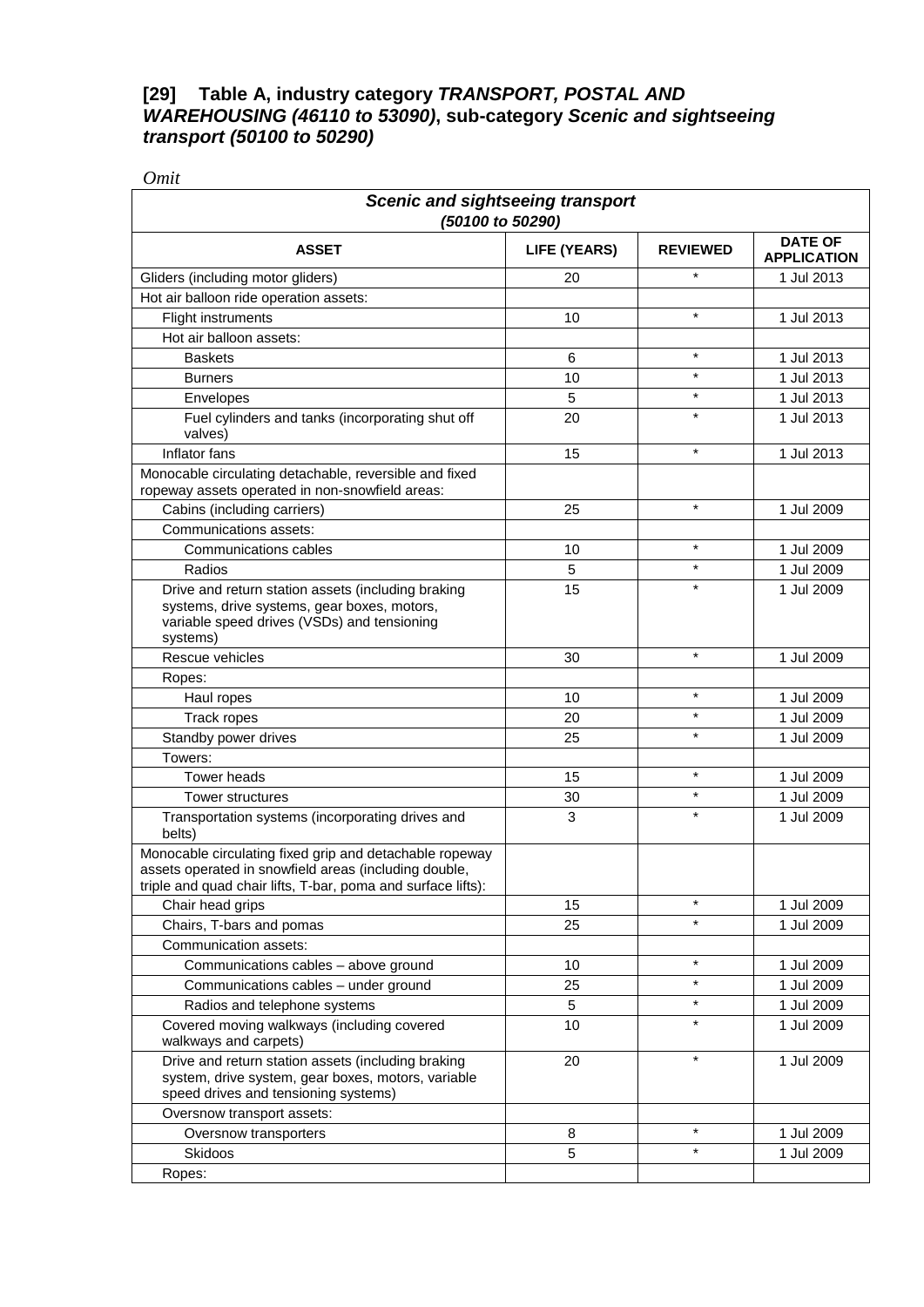| <b>Scenic and sightseeing transport</b><br>(50100 to 50290)                 |                     |                 |                                      |
|-----------------------------------------------------------------------------|---------------------|-----------------|--------------------------------------|
| <b>ASSET</b>                                                                | <b>LIFE (YEARS)</b> | <b>REVIEWED</b> | <b>DATE OF</b><br><b>APPLICATION</b> |
| Main hauling rope for detachable lifts etc                                  | 15                  | $\star$         | 1 Jul 2009                           |
| Main hauling rope for fixed grip, t-bars lifts etc                          | 20                  | $\star$         | 1 Jul 2009                           |
| Snow grooming assets (including free groomers,<br>snow blowers and winches) | 8                   | $\star$         | 1 Jul 2009                           |
| Snowmaking assets including:                                                |                     |                 |                                      |
| Air water guns and fan guns                                                 | 10                  | $\star$         | 1 Jul 2009                           |
| Compressors, pumps, water mains and pipes                                   | 20                  | $\star$         | 1 Jul 2009                           |
| Cooling towers                                                              | 15                  | $\star$         | 1 Jul 2009                           |
| Electrical cables - above ground                                            | 10                  | $\star$         | 1 Jul 2009                           |
| Electrical cables - under ground                                            | 25                  | $\star$         | 1 Jul 2009                           |
| Weather stations                                                            | 5                   | $\star$         | 1 Jul 2009                           |
| Standby power drives                                                        | 25                  | $\star$         | 1 Jul 2009                           |
| Tower heads and structures                                                  | 30                  | $\ast$          | 1 Jul 2009                           |

| <b>Scenic and sightseeing transport</b><br>(50100)                                                                                                           |                     |                 |                                      |
|--------------------------------------------------------------------------------------------------------------------------------------------------------------|---------------------|-----------------|--------------------------------------|
| <b>ASSET</b>                                                                                                                                                 | <b>LIFE (YEARS)</b> | <b>REVIEWED</b> | <b>DATE OF</b><br><b>APPLICATION</b> |
| Gliders (including motor gliders)                                                                                                                            | 20                  | $\star$         | 1 Jul 2013                           |
| Hot air balloon ride operation assets:                                                                                                                       |                     |                 |                                      |
| <b>Flight instruments</b>                                                                                                                                    | 10                  | $\star$         | 1 Jul 2013                           |
| Hot air balloon assets:                                                                                                                                      |                     |                 |                                      |
| <b>Baskets</b>                                                                                                                                               | 6                   | $\star$         | 1 Jul 2013                           |
| <b>Burners</b>                                                                                                                                               | 10                  | $\star$         | 1 Jul 2013                           |
| Envelopes                                                                                                                                                    | 5                   | $\star$         | 1 Jul 2013                           |
| Fuel cylinders and tanks (incorporating shut off<br>valves)                                                                                                  | 20                  | $\star$         | 1 Jul 2013                           |
| Inflator fans                                                                                                                                                | 15                  | $\star$         | 1 Jul 2013                           |
| Monocable circulating detachable, reversible and fixed<br>ropeway assets operated in non-snowfield areas:                                                    |                     |                 |                                      |
| Cabins (including carriers)                                                                                                                                  | 25                  | $\star$         | 1 Jul 2009                           |
| Communications assets:                                                                                                                                       |                     |                 |                                      |
| Communications cables                                                                                                                                        | 10                  | $\star$         | 1 Jul 2009                           |
| Radios                                                                                                                                                       | 5                   | $\star$         | 1 Jul 2009                           |
| Drive and return station assets (including braking<br>systems, drive systems, gear boxes, motors,<br>variable speed drives (VSDs) and tensioning<br>systems) | 15                  | $\star$         | 1 Jul 2009                           |
| Rescue vehicles                                                                                                                                              | 30                  | $\star$         | 1 Jul 2009                           |
| Ropes:                                                                                                                                                       |                     |                 |                                      |
| Haul ropes                                                                                                                                                   | 10                  | $\star$         | 1 Jul 2009                           |
| <b>Track ropes</b>                                                                                                                                           | 20                  | $\star$         | 1 Jul 2009                           |
| Standby power drives                                                                                                                                         | 25                  | $\star$         | 1 Jul 2009                           |
| Towers:                                                                                                                                                      |                     |                 |                                      |
| <b>Tower heads</b>                                                                                                                                           | 15                  | $\star$         | 1 Jul 2009                           |
| Tower structures                                                                                                                                             | 30                  | $\star$         | 1 Jul 2009                           |
| Transportation systems (incorporating drives and<br>belts)                                                                                                   | 3                   | $\star$         | 1 Jul 2009                           |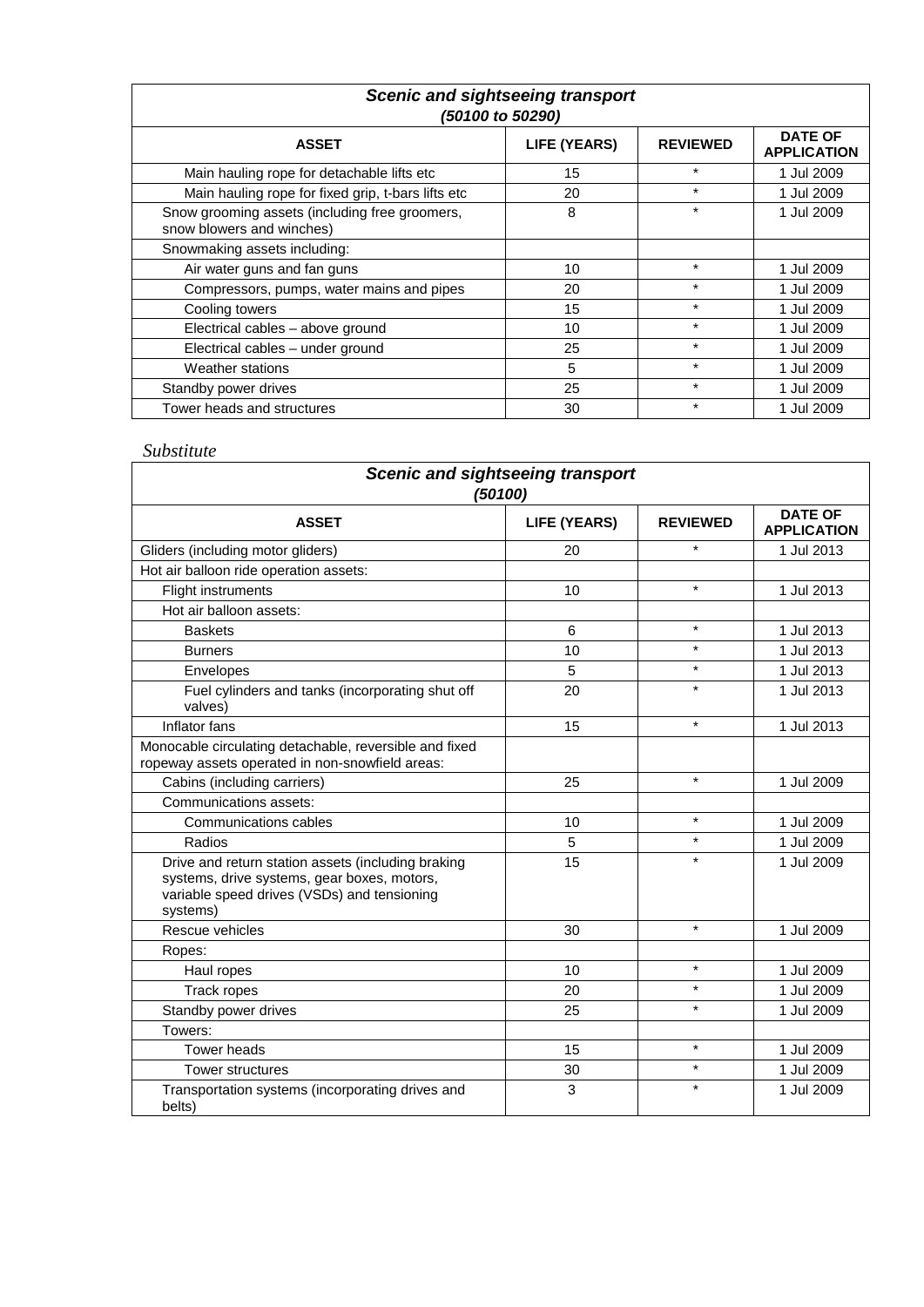| <b>Pipeline transport</b><br>(50210)                                               |              |                 |                                      |  |
|------------------------------------------------------------------------------------|--------------|-----------------|--------------------------------------|--|
| <b>ASSET</b>                                                                       | LIFE (YEARS) | <b>REVIEWED</b> | <b>DATE OF</b><br><b>APPLICATION</b> |  |
| Pipes and pipelines (including valves and fittings):                               |              |                 |                                      |  |
| Generally                                                                          | 25           | $\star$         | 1 Jul 2003                           |  |
| Slurry pipework within processing facility<br>(including slurry pipe to thickener) | 10           |                 | Jan 2006                             |  |
| Pumps:                                                                             |              |                 |                                      |  |
| Generally                                                                          | 20           | $\star$         | 1 Jul 2003                           |  |
| Positive displacement pumps                                                        | 15           | $\star$         | 1 Jul 2003                           |  |

| Other transport n.e.c.<br>(50290)                                                                                                                                                |                     |                 |                                      |  |
|----------------------------------------------------------------------------------------------------------------------------------------------------------------------------------|---------------------|-----------------|--------------------------------------|--|
| <b>ASSET</b>                                                                                                                                                                     | <b>LIFE (YEARS)</b> | <b>REVIEWED</b> | <b>DATE OF</b><br><b>APPLICATION</b> |  |
| Monocable circulating fixed grip and detachable ropeway<br>assets operated in snowfield areas (including double,<br>triple and quad chair lifts, T-bar, poma and surface lifts): |                     |                 |                                      |  |
| Chair head grips                                                                                                                                                                 | 15                  | $\star$         | 1 Jul 2009                           |  |
| Chairs, T-bars and pomas                                                                                                                                                         | 25                  | $\star$         | 1 Jul 2009                           |  |
| Communication assets:                                                                                                                                                            |                     |                 |                                      |  |
| Communications cables - above ground                                                                                                                                             | 10                  | $\star$         | 1 Jul 2009                           |  |
| Communications cables - under ground                                                                                                                                             | 25                  | $\star$         | 1 Jul 2009                           |  |
| Radios and telephone systems                                                                                                                                                     | 5                   | $\star$         | 1 Jul 2009                           |  |
| Covered moving walkways (including covered<br>walkways and carpets)                                                                                                              | 10                  | $\star$         | 1 Jul 2009                           |  |
| Drive and return station assets (including braking<br>systems, drive systems, gear boxes, motors, variable<br>speed drives (VSDs) and tensioning systems)                        | 20                  | $\star$         | 1 Jul 2009                           |  |
| Oversnow transport assets:                                                                                                                                                       |                     |                 |                                      |  |
| Oversnow transporters                                                                                                                                                            | 8                   | $\star$         | 1 Jul 2009                           |  |
| <b>Skidoos</b>                                                                                                                                                                   | 5                   | $\star$         | 1 Jul 2009                           |  |
| Ropes:                                                                                                                                                                           |                     |                 |                                      |  |
| Main hauling rope for detachable lifts etc                                                                                                                                       | 15                  | $\star$         | 1 Jul 2009                           |  |
| Main hauling rope for fixed grip, t-bars lifts etc                                                                                                                               | 20                  | $\star$         | 1 Jul 2009                           |  |
| Snow grooming assets (including free groomers,<br>snow blowers and winches)                                                                                                      | 8                   | $\star$         | 1 Jul 2009                           |  |
| Snowmaking assets including:                                                                                                                                                     |                     |                 |                                      |  |
| Air water guns and fan guns                                                                                                                                                      | 10                  | $\star$         | 1 Jul 2009                           |  |
| Compressors, pumps, water mains and pipes                                                                                                                                        | 20                  | $\star$         | 1 Jul 2009                           |  |
| Cooling towers                                                                                                                                                                   | 15                  | $\star$         | 1 Jul 2009                           |  |
| Electrical cables - above ground                                                                                                                                                 | 10                  | $\star$         | 1 Jul 2009                           |  |
| Electrical cables - under ground                                                                                                                                                 | 25                  | $\star$         | 1 Jul 2009                           |  |
| Weather stations                                                                                                                                                                 | 5                   | $\star$         | 1 Jul 2009                           |  |
| Standby power drives                                                                                                                                                             | 25                  | $\star$         | 1 Jul 2009                           |  |
| Tower heads and structures                                                                                                                                                       | 30                  | $\star$         | 1 Jul 2009                           |  |

**[30] Table A, industry category** *PROFESSIONAL, SCIENTIFIC AND TECHNICAL SERVICES (69100 to 70000),* **after sub-category** *Surveying and mapping services (69220)*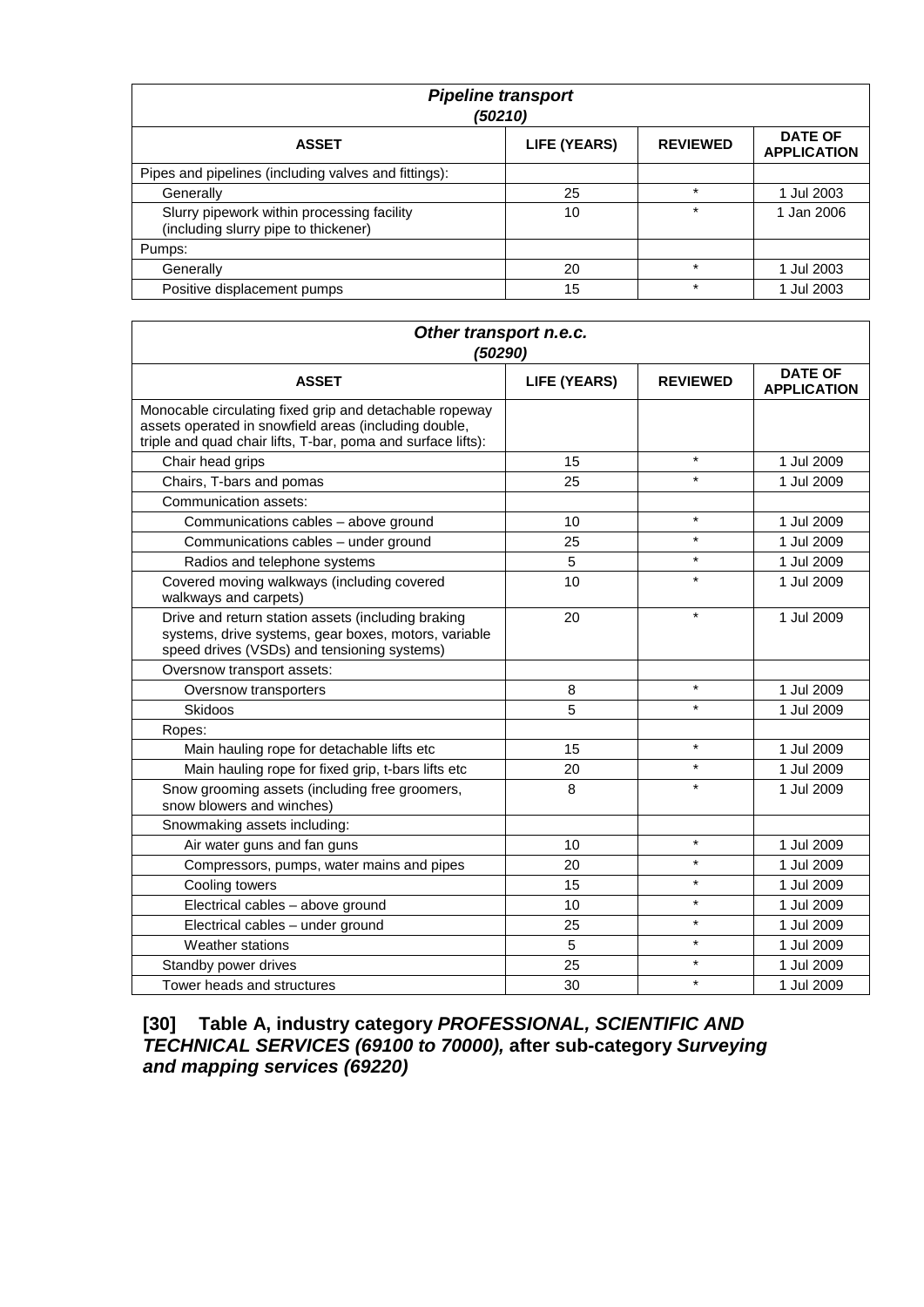*Insert*

| Scientific testing and analysis services<br>(69250)                                                                                          |                |                 |                                      |
|----------------------------------------------------------------------------------------------------------------------------------------------|----------------|-----------------|--------------------------------------|
| <b>ASSET</b>                                                                                                                                 | LIFE (YEARS)   | <b>REVIEWED</b> | <b>DATE OF</b><br><b>APPLICATION</b> |
| Coal laboratory assets:                                                                                                                      |                |                 |                                      |
| Sample preparation assets:                                                                                                                   |                |                 |                                      |
| Drop shatters                                                                                                                                | 20             | $\star$         | 1 Jul 2018                           |
| Drum tumblers                                                                                                                                | 15             | $\star$         | 1 Jul 2018                           |
| Drying ovens:                                                                                                                                |                |                 |                                      |
| Benchtop                                                                                                                                     | 7              | $\star$         | 1 Jul 2018                           |
| Others (including floor size with trolleys)                                                                                                  | 15             | $\star$         | 1 Jul 2018                           |
| Dust extraction systems                                                                                                                      | 15             | $\star$         | 1 Jul 2018                           |
| Float-sink buckets                                                                                                                           | 8              | $\star$         | 1 Jul 2018                           |
| Float-sink testing units (incorporating ventilation<br>ducting, fans, density separation apparatus etc,<br>but excluding float-sink buckets) | 15             | $\star$         | 1 Jul 2018                           |
| Flotation machines (including froth rotation<br>machines)                                                                                    | 20             | $\star$         | 1 Jul 2018                           |
| Jaw crushers                                                                                                                                 | 10             | $\star$         | 1 Jul 2018                           |
| Pulverisers                                                                                                                                  | 10             | $\star$         | 1 Jul 2018                           |
| <b>Riffle splitters</b>                                                                                                                      | 10             | $\star$         | 1 Jul 2018                           |
| Rotary Sample Dividers (RSDs)                                                                                                                | 15             | $\star$         | 1 Jul 2018                           |
| Sample storage assets:                                                                                                                       |                |                 |                                      |
| Cool room assets - see Table B<br>Refrigeration assets                                                                                       |                |                 |                                      |
| Portable refrigerators/freezers                                                                                                              | 10             | $\star$         | 1 Jul 2018                           |
| Sample trays                                                                                                                                 | 5              | $\star$         | 1 Jul 2018                           |
| Sample trolleys                                                                                                                              | 10             | $\star$         | 1 Jul 2018                           |
| Sieve shakers (excluding sieves)                                                                                                             | 10             | $\star$         | 1 Jul 2018                           |
| Sieves (including various meshes and sizes)                                                                                                  | 7              | $\star$         | 1 Jul 2018                           |
| Weighing scales                                                                                                                              | 10             | $\star$         | 1 Jul 2018                           |
| Laboratory analytical equipment and instruments:                                                                                             |                |                 |                                      |
| Analytical balances                                                                                                                          | $\overline{7}$ | $\star$         | 1 Jul 2018                           |
| Calorimeters                                                                                                                                 | 10             | $\star$         | 1 Jul 2018                           |
| Carbon and sulphur analysers                                                                                                                 | $\overline{7}$ | $\star$         | 1 Jul 2018                           |
| CHN analysers (including carbon, hydrogen and<br>nitrogen)                                                                                   | 7              | $\star$         | 1 Jul 2018                           |
| Coal ash fusibility furnaces                                                                                                                 | 10             | $\star$         | 1 Jul 2018                           |
| Crucible Swell Number (CSN) burners                                                                                                          | 10             | $\star$         | 1 Jul 2018                           |
| <b>Dilatometers</b>                                                                                                                          | 9              | $\star$         | 1 Jul 2018                           |
| Fume cabinets                                                                                                                                | 15             | $\star$         | 1 Jul 2018                           |
| Moisture testing ovens (including nitrogen setup<br>apparatus)                                                                               | 10             | $\star$         | 1 Jul 2018                           |
| Muffle furnaces                                                                                                                              | 15             | $\star$         | 1 Jul 2018                           |
| Particle size analysers                                                                                                                      | 10             | $\star$         | 1 Jul 2018                           |
| Petrographic microscopes                                                                                                                     | 10             | $\star$         | 1 Jul 2018                           |
| Plastometers                                                                                                                                 | 9              | $\star$         | 1 Jul 2018                           |
| Water baths (including ultrasonic water baths)                                                                                               | $\overline{7}$ | $\star$         | 1 Jul 2018                           |
| X-Ray Fluorescence (XRF) and X-Ray<br>Diffraction (XRD)                                                                                      | $\overline{7}$ | $\star$         | 1 Jul 2018                           |